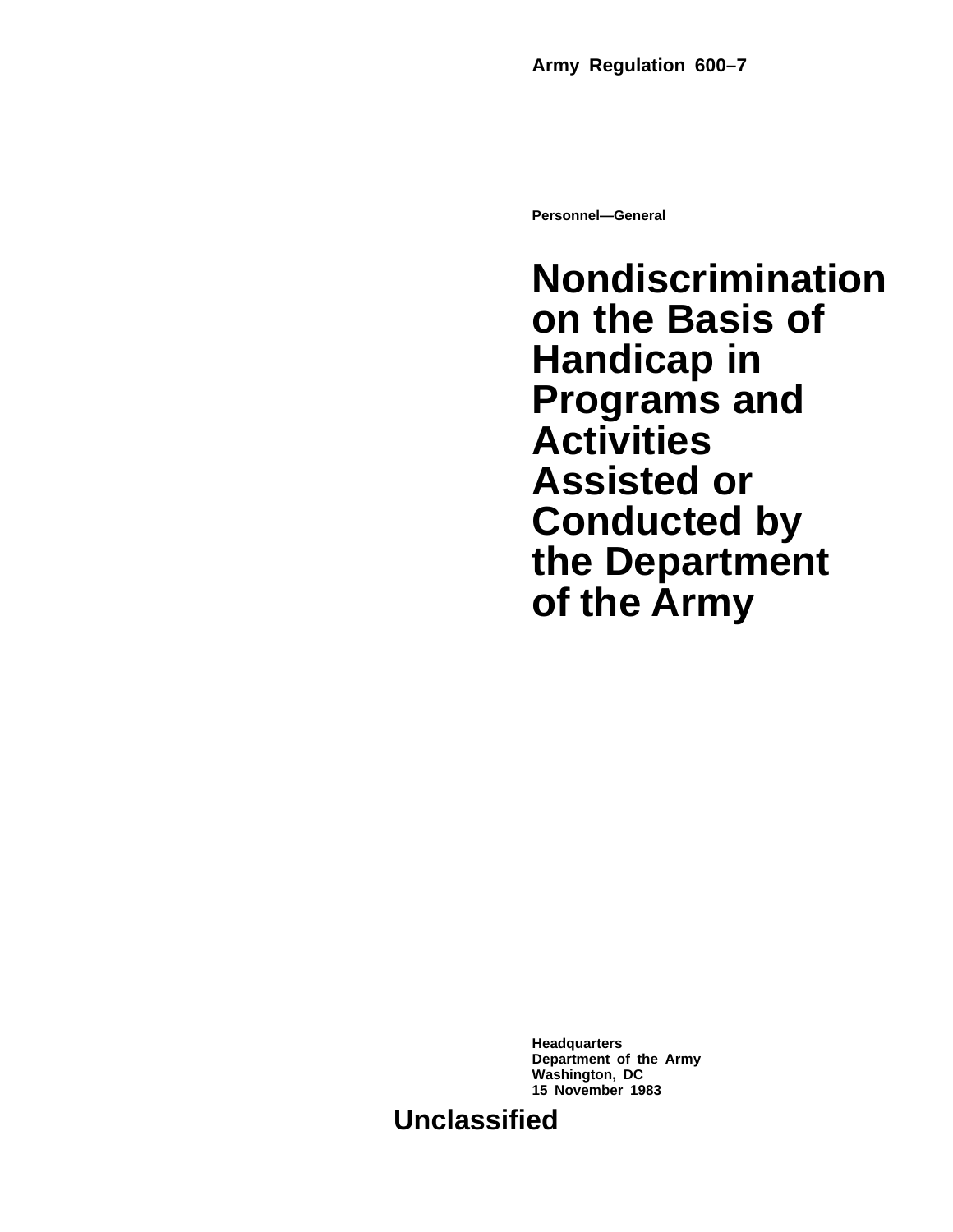# **SUMMARY of CHANGE**

AR 600–7

Nondiscrimination on the Basis of Handicap in Programs and Activities Assisted or Conducted by the Department of the Army

This is a transitional reprint of this publication which places it in the new UPDATE format. Any previously published permanent numbered changes have been incorporated into the text.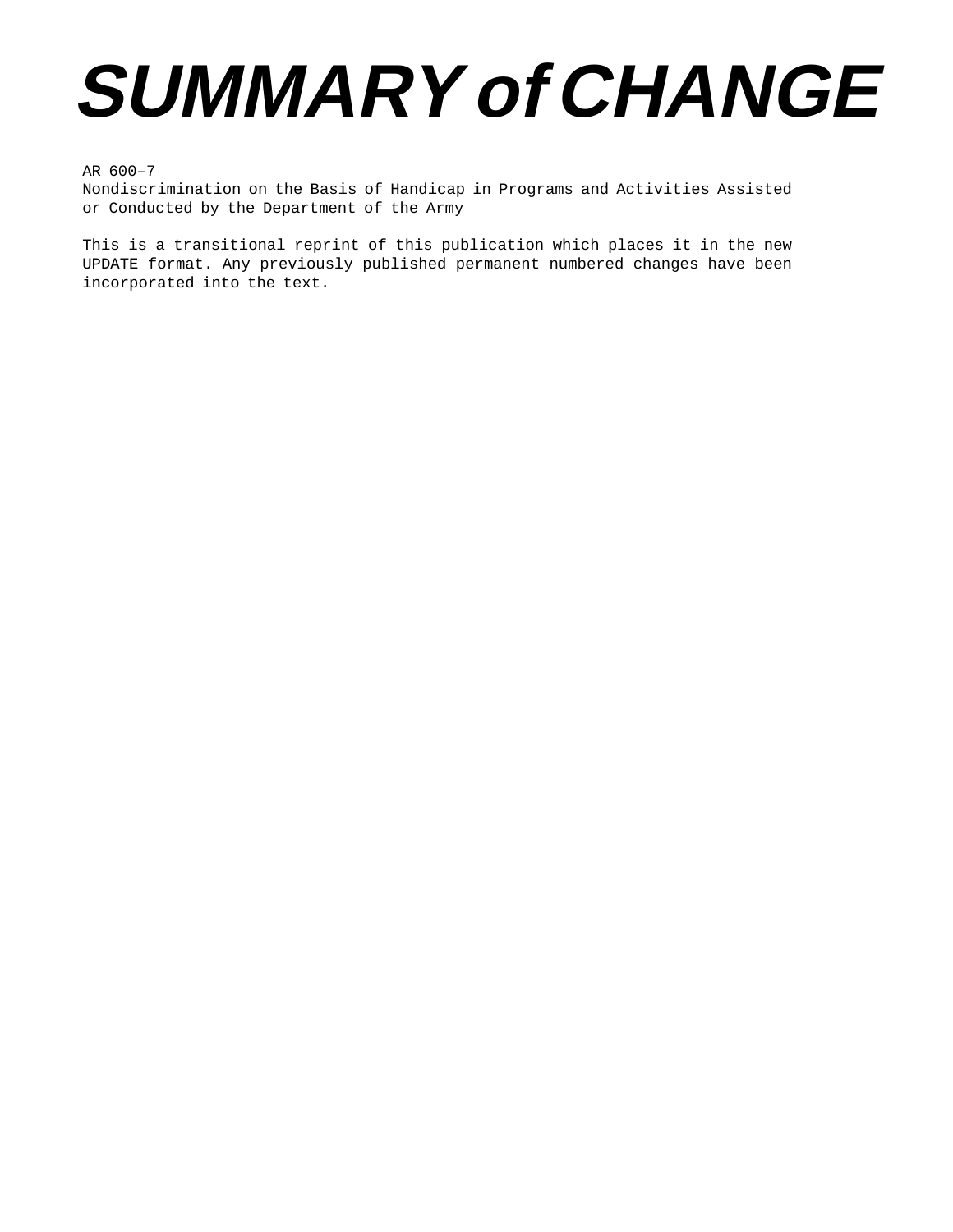**Effective 15 December 1983**

**Personnel—General**

# **Nondiscrimination on the Basis of Handicap in Programs and Activities Assisted or Conducted by the Department of the Army**

By Order of the Secretary of the Army:

JOHN A. WICKHAM, JR General, United States Army Chief of Staff

Official:

ROBERT M. JOYCE Major General, United States Army The Adjutant General

**History.** This UPDATE issue is a reprint of the original form of this regulation that was published on 15 November 1983. Since that time, no changes have been issued to amend the original.

**Summary.** This regulation implements DOD Directive 1020.1. It defines policies and procedures for implementing the Army's

nondiscrimination programs and their comm and responsibilities; it also covers complaint, findings, compliance, sanctions, and hearings involved in discriminatory practices.

#### **Applicability.**

*a.* This regulation applies to Active Army and US Army Reserve units that are disbursing Federal financial assistance to, and conducting, programs and activities that affect handicapped persons in the United States and that are covered by this regulation.

*b.* This regulation also applies to recipients of Federal financial assistance disbursed by DA and to programs and activities that receive or benefit from this assistance, insofar as these recipients, programs, or activities affect handicapped persons in the United States.

*c.* This regulation does not apply to the Army National Guard.

**Proponent and exception authority.** Not applicable

**Impact on the New Manning System.**

This regulation does not contain information that affects the New Manning System.

Army management control process. **Supplementation.** Supplementation of this regulation is prohibited unless prior approval is obtained from ASA(MRA), SAMR, WASH DC 20310.

**Interim changes.** Interim changes to this regulation are not official unless they are authenticated by The Adjutant General. Users will destroy interim changes on their expiration dates unless sooner superseded or rescinded.

**Suggested Improvements.** The proponent agency of this regulation is the Office of the Assistant Secretary of the Army (Manpower and Reserve Affairs). Users are invited to send comments and suggested improvements on DA Form 2028 (Recommended Changes to Publications and Blank Forms) directly to HQDA (SAMR–SFREA), WASH DC 20310.

**Distribution.** To be distributed in accordance with Special List.

**Contents** (Listed by paragraph and page number)

# **Chapter 1 Introduction,** *page 1*

*Section I General, page 1* Purpose • 1–1, *page 1* References • 1–2, *page 1* Explanation of abbreviations and terms • 1–3, *page 1* Policy • 1–4, *page 1*

#### *Section II*

*Responsibilities, page 1* Assistant Secretary of the Army (Manpower and Reserve Affairs) (ASA(M&RA)) • 1–5, *page 1*

Deputy for Civilian Personnel Policy and Equal Opportunity (DCPP&EO), Office of the Assistant Secretary of the Army (Manpower and Reserve Affairs) • 1–6, *page 1*

Heads of Army Installations and activities • 1–7, *page 1* Equal employment opportunity (EEO) officers • 1–8, *page 1*

# **Chapter 2**

**Discriminatory Practices,** *page 1*

*Section I*

*Types of Programs and Activities Subject to This Regulation, page 1*

General coverage • 2–1, *page 1*

Federal programs • 2–2, *page 1*

Programs and activities that affect handicapped persons • 2–3, *page 2*

#### *Section II*

*Guidelines for Determining Discriminatory Practices, page 2* General prohibitions against discrimination • 2–4, *page 2* Prohibitions against employment discrimination by recipients • 2–5, *page 3*

#### **Chapter 3 Program Accessibility,** *page 3*

*Section I Accessibility, page 3* General requirements • 3–1, *page 3* Existing facilities • 3–2, *page 3* New construction • 3–3, *page 3* Reasonable accommodation • 3–4, *page 3*

*Section II Specific Accessibility, page 4* Historic properties • 3–5, *page 4*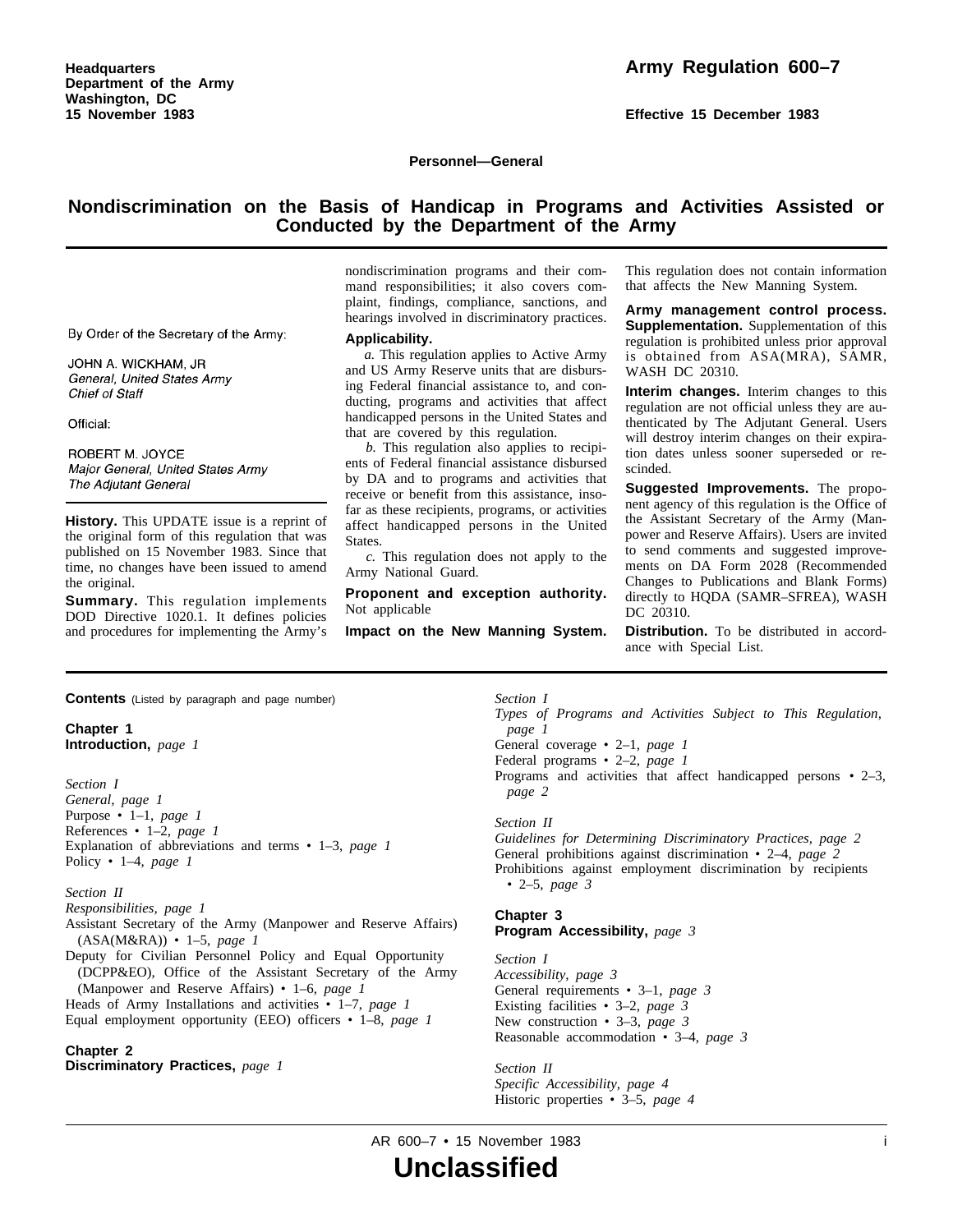Military museums • 3–6, *pag e 4*

# **Chapter 4 Complaints and Findings,** *pag e 5*

*Section I Complaints, pag e 5* Introduction  $\cdot$  4–1, *pag e* 5 Filing a complaint  $\cdot$  4-2, *page* 5 Investigating a complaint  $\cdot$  4–3, *page* 5 Information requirements • 4–4, *pag e 6*

#### *Section II*

*Findings, pag e 6* Written notification of findings • 4–5, *pag e 6* Finding of alleged discrimination or noncompliance • 4–6, *pag e 6* Finding of no discrimination  $\cdot$  4–7, *page 6* Appeal of finding  $\cdot$  4–8, *page* 6

# **Chapter 5**

**Assurances,** *pag e 7* Required assurances • 5–1, *pag e 7* Self–evaluation and consultation with interested persons and organizations • 5–2, *pag e 7* Dissemination of information • 5–3, pag *e* 7 Staff responsibilities • 5–4, *pag e 7* Access to records and facilities • 5–5, *pag e 7*

#### **Chapter 6 Compliance,** *pag e 8*

*Section I Compliance Reviews, pag e 8* General • 6–1, *pag e 8* Desk audit application review • 6–2, *pag e 8* Preapproval on–site reviews • 6–3, *pag e 8* Postapproval reviews • 6–4, *pag e 8* Extensions • 6–5, *pag e 8*

#### *Section II*

*Effective Compliance, pag e 8* Violations • 6–6, *pag e 8* Written notice of violation • 6–7, *page 8* Attempting to achieve voluntary compliance by recipients • 6–8, *pag e 8*

# **Chapter 7**

**Imposing Sanctions,** *pag e 9* Sanctions available • 7–1, *pag e 9* Terminating, suspending, or refusing to grant or continue assistance • 7–2, *pag e 9* Other sanctions • 7–3, *pag e 9*

# **Chapter 8**

# **Hearings, Decisions, and Notices,** *pag e 9*

*Section I Hearings, pag e 9* Reasonable notice • 8–1, *pag e 9* Time and place of hearing • 8–2, *pag e 9* Hearing examiner • 8–3, *pag e 9* Right to counsel • 8–4, *pag e 9* Procedures • 8–5, *pag e 9* Consolidated or joint hearings • 8–6, *pag e 10*

*Section II Decisions and Notices, pag e 10* Decision by a person other than the responsible DA official  $\cdot$  8–7, *pag e 10* Decisions on records or review by the responsible DA official • 8–8, *pag e 10* Decisions on record when a hearing is waived • 8–9, *pag e 10* Rulings required • 8–10, *pag e 10* Approval by the Secretary of Defense • 8-11, pag e 10

## **Chapter 9**

**Restoring Eligibility for Financial Assistance,** *pag e 10* Adverse affect • 9–1, *pag e 10* Restoration of eligibility • 9–2, *pag e 10* Denial of eligibility • 9-3, pag e 10

#### **Chapter 10**

**Coordination with Sections 502 and 503 of the Rehabilitation Act of 1973 (As Amended),** *pag e 10* Developing accessibility • 10–1, *pag e 10* Direct consultation • 10–2, *pag e 11* Coordination of enforcement actions • 10–3, *pag e 11* Section 503 • 10–4, *pag e 11* Employment • 10–5, *pag e 11*

**Appendix A.** Format for Assurance of Compliance with the Department of the Army Under Section 504 of the Rehabilitation Act of 173 (As Amended), *pag e 12*

#### **Glossary**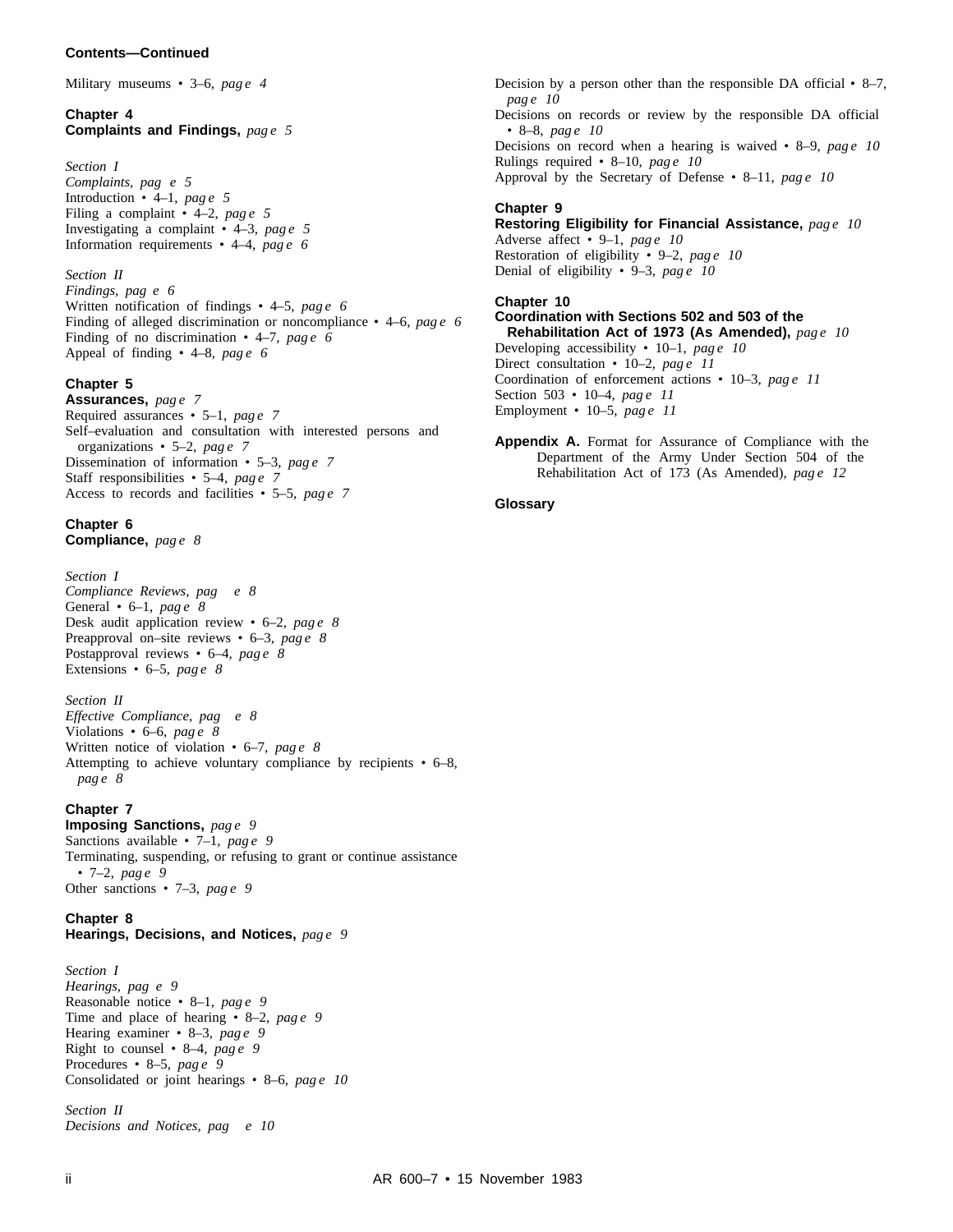#### **Section I General**

# **1–1. Purpose**

This regulation prescribes policy and procedures for prohibiting discrimination based on handicap in Department of the Army (DA) programs and activities that are—

*a.* Receiving Federal financial assistance disbursed by DA.

*b.* Conducted by DA.

# **1–2. References**

*a.* Required publications are listed below.

(1) Title 36, Code of Federal Regulations, chapter VIII, part 800 (36 CFR 800) (Protection of Historic and Cultural Properties). Cited in paragraph 3–5*e*.

(2) DODD 1020.1 (Nondiscrimination on the Basis of Handicap in Programs and Activities Assisted or Conducted by the Department of Defense). Cited in the summary statement.

(3) DOD 4270.1–M (Construction Criteria Manual). Cited in paragraph 10–1.

(4) Manual EM 1110–1–103 (Office of the Chief of Engineers) (Design for the Physically Handicapped). Cited in paragraphs  $3-2a(1)$ ,  $3-3$ , and  $10-1$ . This publication is available from the Office of the Chief of Engineers Publications Depot, 890 South Picket St., ALEX VA 22304; (703) 274–7771.

(5) AR 600–23 (Nondiscrimination in Federally Assisted Programs). Cited in paragraph 6–1*b*.

*b.* Related publications are listed below. (A related publication is merely a source of additional information. The user does not have to read it to understand this regulation.)

(1) DODI 5000.22 (Guide to Estimating Reporting Costs).

(2) Public Law 93–112, section 504 (Rehabilitation Act of 1973), September 26, 1973 (sec 794, title 29, United States Code) (1976).

(3) Public Law 93–516, section 111 (Rehabilitation Act Amendments of 1974), December 7, 1974 (sec 706, 780, and 790, title 29, United States Code) (1976).

(4) Public Law 95–602, section 119 (Rehabilitation, Comprehensive Services, and Developmental Disabilities Amendments of 1978), November 6, 1978 (sec 794, title 29, United States Code) (Supp III, 1979).

(5) Title 28, Code of Federal Regulations, part 41 (28 CFR 41) (Department of Justice Regulation "Implementation of Executive Order 12250, Nondiscrimination on the Basis of Handicap in Federally Assisted Programs", August 11, 1981).

(6) Chapter 35, title 44, United States Code (44 USC 35) (Coordination of Federal Reporting Services).

#### **1–3. Explanation of abbreviations and terms**

Abbreviations and special terms used in this regulation are explained in the glossary.

# **1–4. Policy**

The Army's policy is that no qualified handicapped person will be subjected to discrimination on the basis of handicap in any program or activity that receives or benefits from Federal financial assistance disbursed by DA. (Guidelines for determining actions that discriminate against handicapped persons in the United States are discussed in chap 2, sec II.)

# **Section II Responsibilities**

## **1–5. Assistant Secretary of the Army (Manpower and Reserve Affairs) (ASA(M&RA))**

The ASA(M&RA) or designee has overall DA responsibility to monitor compliance with this regulation. The ASA(MRA) or designee will—

*a.* Coordinate efforts Army–wide to enforce provisions of this regulation.

*b.* Assist in developing standards and procedures set forth in chapter 2, section I, and chapters 4 and 5.

*c.* Assist in Army–wide efforts in implementing this regulation.

#### **1–6. Deputy for Civilian Personnel Policy and Equal Opportunity (DCPP&EO), Office of the Assistant Secretary of the Army (Manpower and Reserve Affairs)** The DCPP&EO will—

*a.* Ensure compliance with this regulation.

*b.* Receive and investigate complaints filed under this regulation. *c.* Otherwise manage Army–wide responsibilities under this regu-

lation, through direction from the Office of the ASA(M&RA).

# **1–7. Heads of Army Installations and activities**

Heads of Army installations and activities will—

*a.* Cooperate fully with the ASA(&RA) or designee in carrying out responsibilities prescribed by this regulation. This cooperation will include timely furnishing to the ASA(M&RA) or designee of required reports and information.

*b.* Assign sufficient personnel to implement and insure effective enforcement of provisions of this regulation.

*c.* Ensure that provisions of this regulation are carried out.

#### **1–8. Equal employment opportunity (EEO) officers** EEO officers will—

*a.* Act as advisors to commanders of installations and activities to which they are assigned.

*b.* Submit reports described in chapter 4 (paras 4–2*d*, 4–4*b*, and 4–6*c* specifically).

# **Chapter 2 Discriminatory Practices**

# **Section I**

**Types of Programs and Activities Subject to This Regulation**

# **2–1. General coverage**

Existing programs and activities that are assisted or conducted Army–wide and that are subject to this regulation (but do not appear in paras 2–2 and 2–3) are covered; even though they are not listed. Activities must report new programs and activities that are subject to this regulation to the ASA(M&RA) or designee within 15 calendar days of their creation or funding.

# **2–2. Federal programs**

Federal financial assistance programs subject to this regulation and their enabling legislation, are listed below.

*a.* Various programs involving the loan or other disposition of surplus, obsolete, or unclaimed property (sec 483, 484, and 512, title 40, United States Code (1976); sec 1101 and 1107, title 49, United States Code (1976); sec 2541, 2544, 2571, 2576, 2662, 7308, 7541, 7542, 7545, 7546, and 7547, title 10, United States Code (1976 and supp IV 1980)).

*b.* National Program for the Promotion of Rifle Practice (sec 4307–4311, title 10, United States Code (1976) and the annual Appropriations Act).

*c.* Federal grants and cooperative agreements (sec 501–509, title 41, United States Code (supp III 1979)).

*d.* Army Corps of Engineers participation in cooperative investigations and studies concerning erosion of shores of coastal and lake waters (sec 426, title 33, United States Code (1976) and supp III 1979).

*e.* Army Corps of Engineers assistance in construction of works for restoration and protection of shores (sec 426*e*–*h*, title 33, United States Code (1976).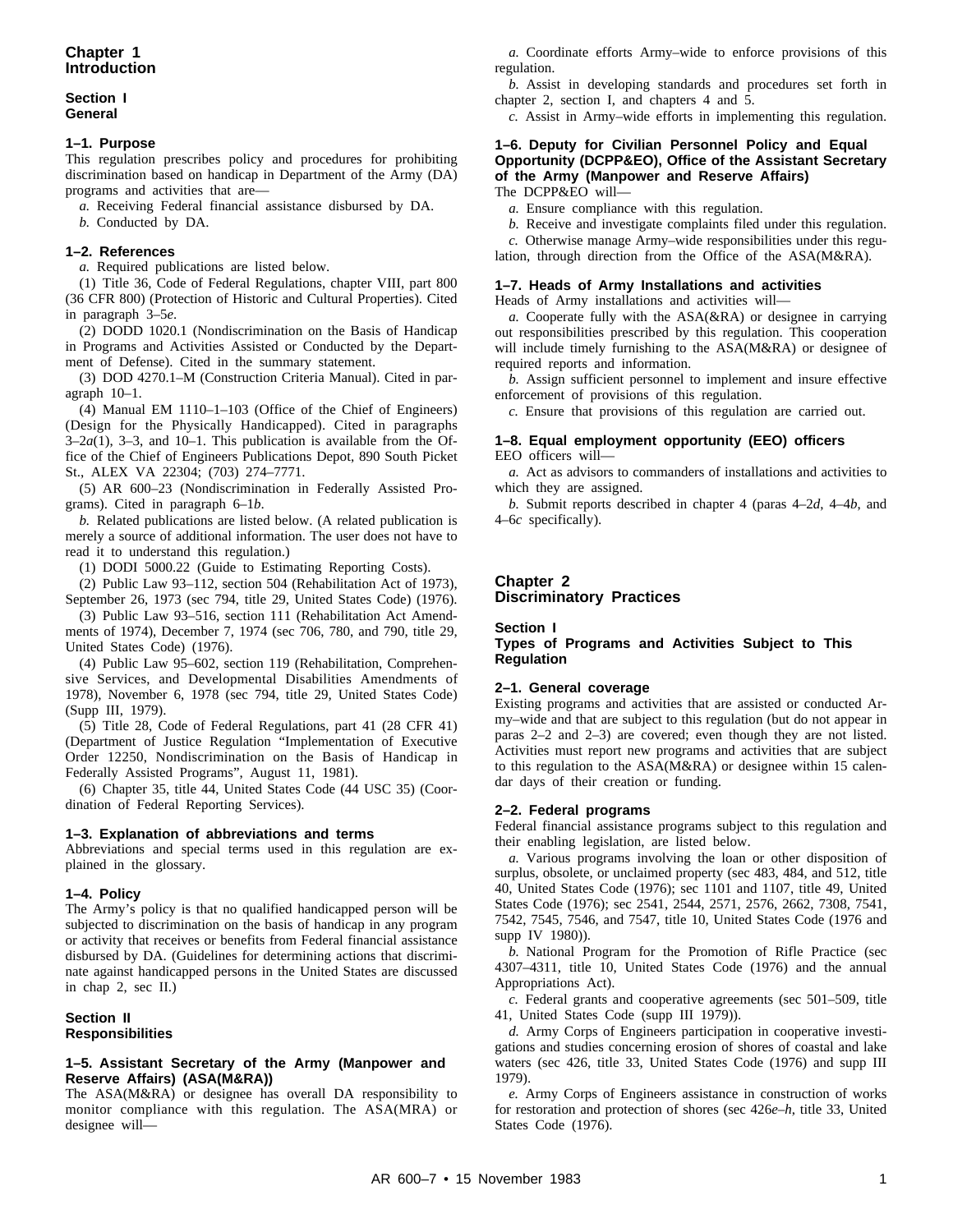*f.* Construction and operation of public park and recreational facilities in water resource development projects under DA administrative jurisdiction (sec 460*d*, title 16, United States Code (1976).

*g.* Payment to States of lease receipts from lands acquired by the United States for flood control, navigation, and allied purposes (sec 701*c*–3, title 33, United States Code (1976)).

*h.* Grants of easements without consideration, or at nominal or reduced consideration, on land under DA control at water resource development projects (sec 558*c* and 702*d*–1, title 33, United States Code (1976); sec 2668 and 2699, title 10, United States Code (1976); sec 961, title 43, United States Code (1976); and sec 319, title 40, United States Code (1976).

*i.* Army Corps of Engineers assistance in construction of small boat–harbor projects (sec 540 and 577, title 33, United States Code (1976)).

*j.* Emergency bank protection works constructed by the Army Corps of Engineers for protection of highways, bridge approaches, and public works (sec 701*s*, title 33, United States Code (1976).

*k.* Army Corps of Engineers contracts for protection, alteration, reconstruction, relocation, or placement of structures facilities (sec 633, title 33, United States Code (1976).

*l.* Provision of specialized services or technical information by the Army Corps of Engineers to State and local governments for control of aquatic plant growths in rivers, harbors, and allied waters (sec 610, title 33, United States Code (1976).

*m.* Provision of specialized services by the Army Corps of Engineers to any State for preparation of comprehensive plans for drainage basins located within the boundaries of said State (sec 1962*d*–16, title 42, United States Code (1976).

*n.* Provision of specialized services by the Army Corps of Engineers to improve channels for naviation (sec 603*a*, title 33, United States Code (1976)).

*o.* Research grants and contracts with nonprofit institutions of higher education using equipment purchased under Public Law 85–934 (title 42, United States Code (1892)).

*p.* Provision of specialized service by the Army Corps of Engineers to reduce flood damage (sec 701*g*, title 33, United States Code (1976)).

*q.* US Soldiers' and Airmen's Home (sec 44*c* and 47, title 24, United States Code (1976)).

#### **2–3. Programs and activities that affect handicapped persons**

All programs and activities conducted by DA that affect handicapped persons in the United States are subject to this regulation. These programs and activities are included as listed below.

*a.* Promulgation of rules and regulations for public comment in a manner that grants handicapped persons a reasonable opportunity for such comment; an example is making cassette recordings of proposed rules.

*b.* Public meetings, conferences, or seminars sponsored or conducted by DA, but held in non–Governmental buildings.

*c.* Public meetings, conferences, or seminars sponsored or conducted by DA or a non–DA organization, but held in a DA building.

*d.* Open houses, memorial services, tours, or other ceremonies held on or in DA property.

*e.* Historic vessels.

*f.* Historic buildings and properties maintained by a DA activity; properties designated as historic under a statue of the appropriate State or local governmental body. (See glossary for explanation of the term historic property.)

*g.* Schools operated by DA within the United States (pursuant to sec 6 of Public Law 81–874 and sec 241, title 20, United States Code (1976)).

*h.* Donation of surplus or obsolete Army uniforms and combat items to the following:

(1) Veterans' organizations.

(2) Soldiers monument associations.

(3) Museums. (See paras 3–5 and 3–6.)

(4) Incorporated municipalities.

*i.* Programs and activities conducted by DA and recipients that are not included in this chapter will be held accountable for provisions in this regulation.

# **Section II**

# **Guidelines for Determining Discriminatory Practices**

# **2–4. General prohibitions against discrimination**

*a.* No qualified handicapped person will, on the basis of handicap, be excluded from participation in, be denied the benefit of, or otherwise by subjected to discrimination under any program or activity that is conducted by DA or that receives or benefits from Federal financial assistance disbursed by DA.

*b.* A recipient or DA component may not—

(1) Directly or through contractual, licensing, or other arrangements, on the basis of handicap—

*(a)* Provide different or separate aid, benefits, or services to handicapped persons than provided to others; an exception would be unless such action is necessary to provide qualified handicapped persons with aid, benefits, or services that are equal to those provided to others.

*(b)* Deny a qualified handicapped person the opportunity to take part in or benefit from the aid, benefit, or service.

*(c)* Afford a qualified handicapped person an opportunity to take part in or benefit from the aid, benefit, or service that is not equal to that afforded others.

*(d)* Provide a qualified handicapped person with an aid, benefit, or service that is not as effective as that afforded to others.

*(e)* otherwise limit a qualified handicapped person in the enjoyment of any right, privilege, advantage, or opportunity granted to others receiving the aid, benefit, or service.

(2) Deny a qualified handicapped person the opportunity to take part in programs or activities that are not separate or different from regular programs or activities; this will be true even if such separate or different programs and activities are permissible under (1)*(a)* above.

(3) Provide assistance to an agency, organization, or person that discriminates on the basis of handicap in providing aid, benefit, or service to beneficiaries of the recipient's program or activity.

(4) Deny, on the basis of handicap, a qualified handicapped person the opportunity to take part as a member of planning or advisory boards.

(5) Use, directly or through contractual or other arrangements, criteria or methods of administration that—

*(a)* Subject qualified handicapped persons to discrimination on the basis of handicap.

*(b)* Defeat or substantially impair accomplishment of the objectives of the recipient's or DA component's program or activity with respect to handicapped persons.

*(c)* Perpetuate discrimination by another recipient if both recipients are subject to common administrative control, or are agencies of the same State.

*c.* In determining the site or location of a facility, a recipient or DA component may not make selections that—

(1) Exclude handicapped persons from, deny them the benefits of, or otherwise subject them to discrimination under any program or activity that receives or benefits from Federal financial assistance.

(2) Defeat or substantially impair, with respect to handicapped persons, the accomplishment of objectives of the program or activity.

*d.* Recipients and DA components will—

(1) Administer programs and activities in the most integrated setting appropriate to the needs of qualified handicapped persons.

(2) Take appropriate steps to—

*(a)* Make communications with their applicants, employees, and beneficiaries available to persons with impaired vision and hearing.

*(b)* Ensure that no handicapped individual is denied the benefits of, excluded from taking part in, or otherwise subjected to discrimination because of the absence of auxiliary aids. Examples of these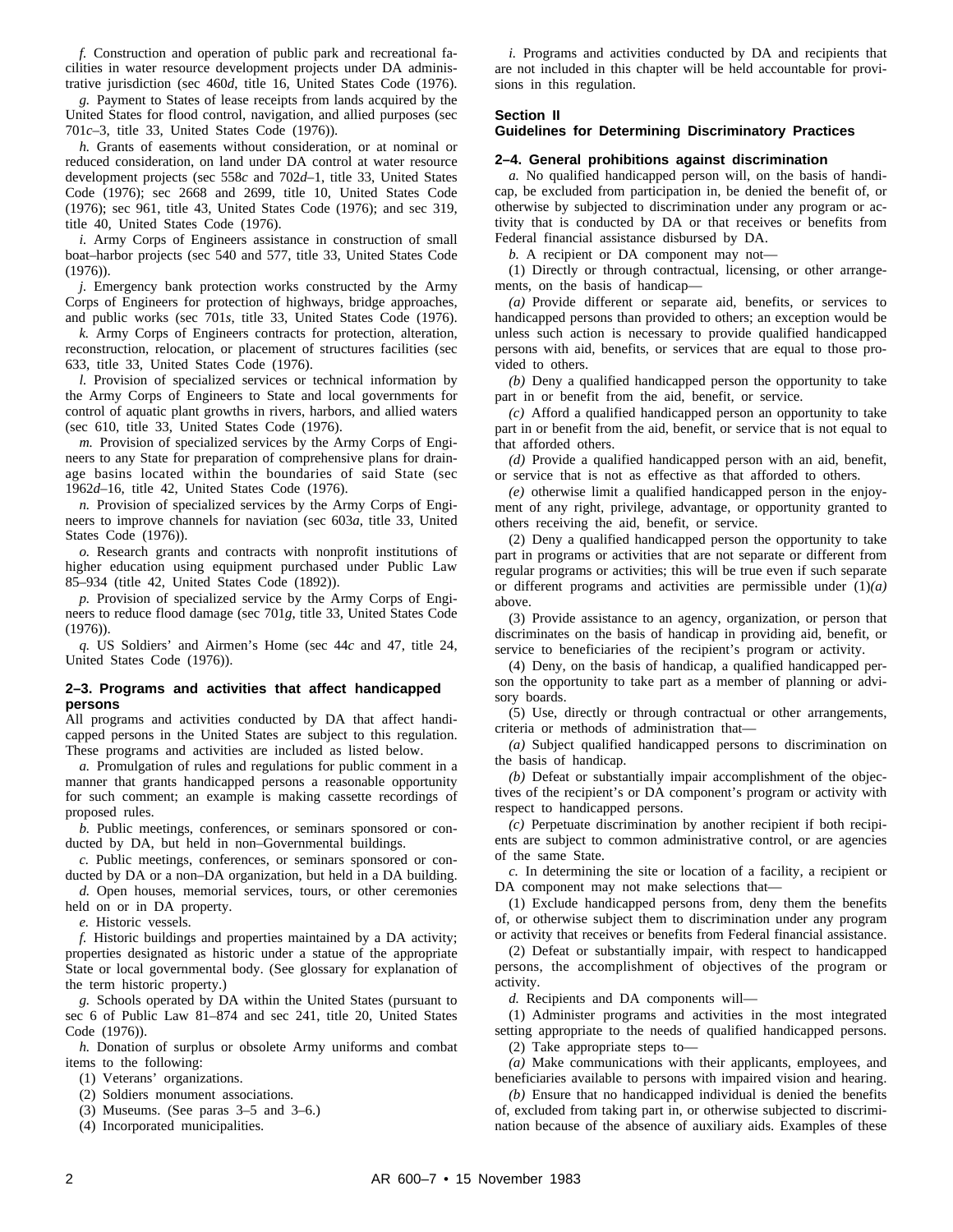aids are as follows: certified sign–language interpreters, telecommunication devices (TDDs), or other telephonic devices for individuals with impaired sensory, manual, or speaking skills.

*e.* This section may not be interpreted to prohibit exclusion of the following:

(1) Persons who are not handicapped from benefits, programs, and activities limited by Federal statute or executive order to handicapped persons.

(2) One class of handicapped persons from a program or activity limited by Federal statute or executive order to a different class of handicapped persons.

#### **2–5. Prohibitions against employment discrimination by recipients**

Prohibition against discrimination in employment applies to the following:

*a.* Recruitment, advertising, and processing of applications for employment.

*b.* Hiring, upgrading, promotion, award of tenure, demotion, transfer, layoff, termination, right of return from layoff, and rehiring.

*c.* Rates of pay or any other form of compensation, and changes in compensation.

*d.* Job assignments, job classifications, organizational structures, position descriptions, lines of progression, and seniority lists.

*e.* Leaves of absence, sick leave, or any other leave.

*f.* Fringe benefits available by virtue of employment, whether or not administered by the recipient.

*g.* Selection and financial support for training; these criteria include apprenticeship, professional meetings, conferences, and other related activities, and selection for leaves of absence for training.

*h.* Programs and activities sponsored by the employer; these include social and recreational programs.

*i.* Any other term, condition, or privilege of employment.

# **Chapter 3 Program Accessibility**

#### **Section I Accessibility**

#### **3–1. General requirements**

Because the facilities of a recipient or DA component are inaccessible to or not usable by handicapped persons, no qualified handicapped person will be denied the benefits of, or be excluded from taking part in, or be subjected otherwise to discrimination under any program or activity—

*a.* That receives or benefits from Federal assistance disbursed by DA.

*b.* Conducted by DA.

#### **3–2. Existing facilities**

*a.* A recipient or DA component will operate programs or activities so that they are readily accessible to, and usable by, handicapped persons. However, this does not necessarily require a recipient or DA component to make each of its existing facilities or every part usable by handicapped persons.

(1) Guidance in determining accessibility of facilities is discussed in Office of the Chief of Engineers Manual EM 1110–1–103.

(2) Inquires on specific accessibility design problems should be addressed to the ASA(M&RA) or designee.

*b.* Structural changes necessary to make programs or activities in existing facilities accessible to the extent required by paragraph 3–1 will be made as discussed below.

(1) Such changes will be made as soon as practicable, but no later than 2 years after the effective date of this regulation. However, DA components concerned may extend this period of time if the following conditions apply:

*(a)* The program or activity is a particular mode of transportation (such as a subway station) that can be made accessible only through extraordinarily expensive structural changes to, or replacement of, existing facilities.

*(b)* Other accessible modes of transportation are available.

*Note*. This extension will be for a reasonable and definite period; this period will be determined after consultation with the ASA(M&RA) or designee.

(2) The recipient or DA component will develop a transition plan containing steps necessary to complete the changes. This plan will be developed—

*(a)* With the assistance of interested persons or organizations.

*(b)* Within a period of time to be established in each DA component's guidelines.

(3) The recipient or DA component will make a copy of the transition plan available for public inspection. At a minimum, the plan will include the information listed below.

*(a)* Identity of physical obstacles in the facilities that limit accessibility to handicapped persons.

*(b)* Description in detail of the methods that will be used to make the facilities accessible.

*(c)* Specific schedule for taking steps necessary to achieve full accessibility; if the time period is longer than 1 year, steps will be identified that will be taken during each year of the transition period.

*(d)* Indication of the person responsible for implementing the transition plan; this indication will include last name, first name, and middle initial.

*c.* A recipient or DA component may comply with paragraph 3–2 through the means listed below.

(1) Acquisition or redesign of equipment, such as TDDs or other telephonic devices for the deaf.

(2) Relocation of classes or other services to accessible buildings.

(3) Assignment of aides to beneficiaries, such as—

*(b)* Certified sign–language interpreters.

*(c)* Home visits.

*(d)* Delivery of health, welfare, or other services at accessible alternative sites.

(4) Alterations of existing facilities and construction of new facilities, under this subsection and paragraph 3–3.

(5) Other methods that make the program or activity accessible to handicapped persons.

*d.* A recipient or DA component is not required to make structural changes in existing facilities when other methods are available to achieve compliance with this section.

*e.* In choosing among alternatives for meeting the requirements of this section, a recipient or DA component will give priority to methods that offer programs and activities to handicapped persons in the most integrated setting appropriate with non–handicapped persons.

#### **3–3. New construction**

New facilities and alterations to existing facilities will be designed and constructed to be accessible and usable by handicapped persons. (See Office of the Chief of Engineers Manual EM 1110–1–103.) Inquiries about specific accessibility design problems should be addressed to the ASA(M&RA) or designee.

#### **3–4. Reasonable accommodation**

*a.* A recipient or DA component will make reasonable accommodation to the known physical or mental limitations of an otherwise qualified handicapped applicant or employee. An exception is if the recipient or DA component demonstrates to the ASA(MRA) or designee that the accommodation would impose an undue hardship on operation of the program.

*b.* "Reasonable accommodation" includes the following:

(1) Making facilities used by employees readily accessible to and usable by handicapped persons.

(2) Job restructuring.

(3) Part–time or modified work schedules.

<sup>(</sup>a) Readers.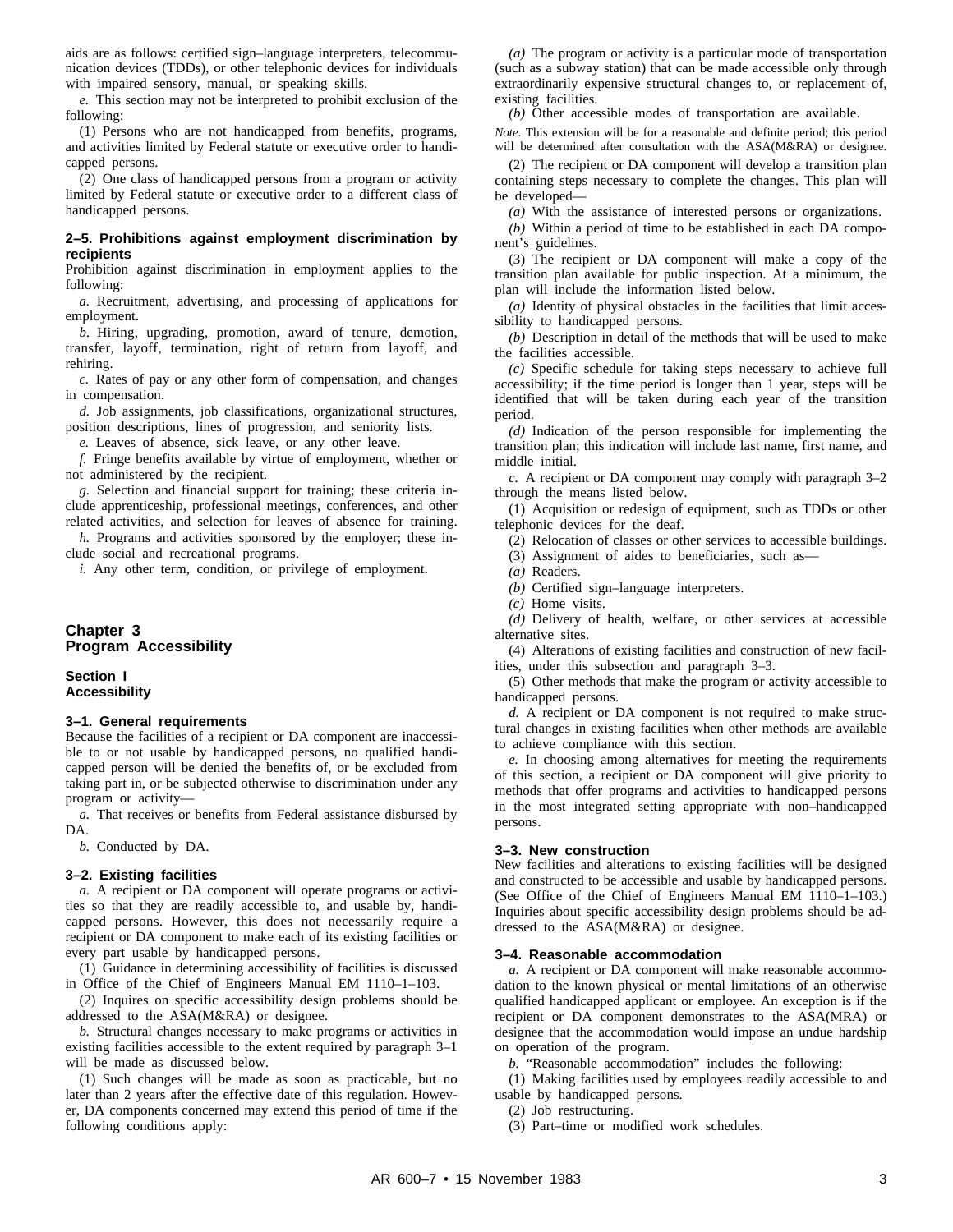(4) Acquisition or modification of equipment or devices, such as TDDs or other telephonic instruments.

(5) Provision of readers or certified sign–language interpreters.

*c.* In determining whether an accommodation would impose an undue hardship on operation of a recipient's or DA component's program, the ASA(MRA) or designee will consider the following factors, at a minimum:

(1) Overall size of the recipient's or DA component's installation or activity's program or activity; examples are number of employees, number and type of facilities, and size of budget.

(2) Size of the recipient's or DA installation or activity's operations; "operation" here will include composition and structure of the recipient's or DA component's installation or activity work force.

(3) Nature and cost of accommodation needed.

*d.* A recipient or DA component installation or activity may not deny employment opportunity to a qualified handicapped employee or applicant for employment; this is true if the basis for the denial is the need to make reasonable accommodation to physical or mental limitations of the employee or applicant.

#### **Section II Specific Accessibility**

#### **3–5. Historic properties**

*a.* In the case of historic properties, program accessibility will mean that, when viewed in their entirety programs are usable by handicapped persons. (See the glossary for explanation of the term historic property.) Because the primary benefit of historic properties is the experience of the property itself, priority will be given to those methods of achieving program accessibility that make the historic property physically accessible to handicapped persons.

*b.* Methods of achieving program accessibility to otherwise inaccessible areas or features of historic properties include the following:

(1) Making physical alterations that give handicapped persons access.

(2) Using audiovisual materials and devices.

(3) Assigning individuals to guide handicapped persons.

(4) Adopting other innovative methods.

*c.* When program accessibility cannot be achieved without causing a substantial impairment of significant historic features, modification or waiver of access standards may be sought from the ASA(M&RA) or designee.

(1) A decision to grant a modification or waiver will be based on consideration of the following:

 $(a)$  Scale of the property, reflecting its ability to absorb alterations.

*(b)* Use of the property, whether primarily for public or private purposes.

*(c)* Importance of historic features of the property to conducting the program.

*(d)* Costs of alterations, compared to the increase in accessibility.

(2) The ASA(M&RA) or designee—

*(a)* Periodically will review waivers granted under this paragraph.

*(b)* May withdraw waivers if technological advances or changes warrant.

*d.* The decision by the Assistant Secretary of Defense (Manpower, Reserve Affairs, and Logistics) (ASD(MRA&L)) or designee to grant a modification or waiver of access standards is subject to section 106 of the National Historic Preservation Act (PL 89–665), as amended. Section 106 reads as follows: "The head of any Federal agency having direct or indirect jurisdiction over a proposed Federal or federally assisted undertaking in any State and the head of any Federal department or independent agency having authority to license any undertaking shall, prior to the approval of the expenditure of any Federal funds on the undertaking or prior to the issuance of any license as the case may be, take into account the effect of the undertaking on any district, site, building, structure, or object that is included in the National Register. The head of any such Federal agency shall afford the Advisory Council on Historic Preservation

established under title II of this Act a reasonable opportunity to comment with regard to such undertaking."

*e.* The decision cited in *d* above will be based on title 36, Code of Federal Regulations, chapter VIII, part 800 (36 CFR 800). When the property is federally owned, or when Federal funds may be used for alterations, the ASA(M&RA) or designee will obtain comments (as cited in sec 106 quoted in *d* above) under 36 CFR 800 before effecting structural alterations.

#### **3–6. Military museums**

*a.* When military museums are involved, program accessibility will mean that the following are accessible and usable by handicapped persons:

(1) Exhibits.

- (2) Displays.
- (3) Tours.
- (4) Lectures.
- (5) Circulating or traveling exhibits.
- (6) Other programs.

*b.* Methods of making museum programs accessible are discussed below. Commanders of DA installations and activities are encouraged to use "Museum and Handicapped Students: Guidelines for Educators," This is published by the National Air and Space Museum, Smithsonian Institution, WASH DC 20560; it is available through that address.

(1) Deaf and hearing–impaired persons, by—

*(a)* Training museum staff in sign–language.

*(b)* Providing qualified sign–language interpreters to accompany deaf or hearing–impaired visitors.

*(c)* Insuring that clear, concise language is used on all museum signs and display labels.

*(d)* Providing amplification devices.

*(e)* Providing printed scripts for films, videotapes, lectures, and tours.

(2) Blind and visually impaired persons, by—

*(a)* Providing museum catalogs in large–print editions printed over braille.

*(b)* Providing cassette tapes, records, or discs for museum tours or exhibits.

*(c)* Providing readers to accompany blind or visually impaired visitors.

*(d)* Using large–print and braille display cards at exhibits.

*(e)* Providing raised–line maps of museum buildings.

*(f)* Using raised–line drawings, reproductions, or models of large exhibits for tactile experiences, when touching of exhibits is prohibited.

*(g)* Placing large–print and braille signs to identify galleries, elevators, restrooms, and other service areas.

*(h)* Permitting guide dogs in all museum facilities.

(3) Other physically impaired persons, by—

*(a)* Lowering display cases.

*(b)* Spacing exhibits to make movement easier.

*(c)* Using ramps in galleries.

*(d)* Increasing lighting in exhibit areas, to ease viewing from a distance.

*(e)* Providing places to sit in exhibit areas.

*(f)* Making restrooms accessible.

*(g)* Using large–print exhibit display cards to ease reading from a distance.

*(h)* Sensitizing museum staff members to consider the needs of handicapped visitors when organizing exhibits.

*c.* Recipients may not take part in a contractual or other relationship that subjects qualified handicapped applicants or employees to discrimination prohibited by this section. These include relationships with—

(1) Employment and referral agencies.

(2) Labor unions.

(3) Organizations providing or administering fringe benefits to employees of the recipient.

(4) Organizations providing training and apprenticeship programs.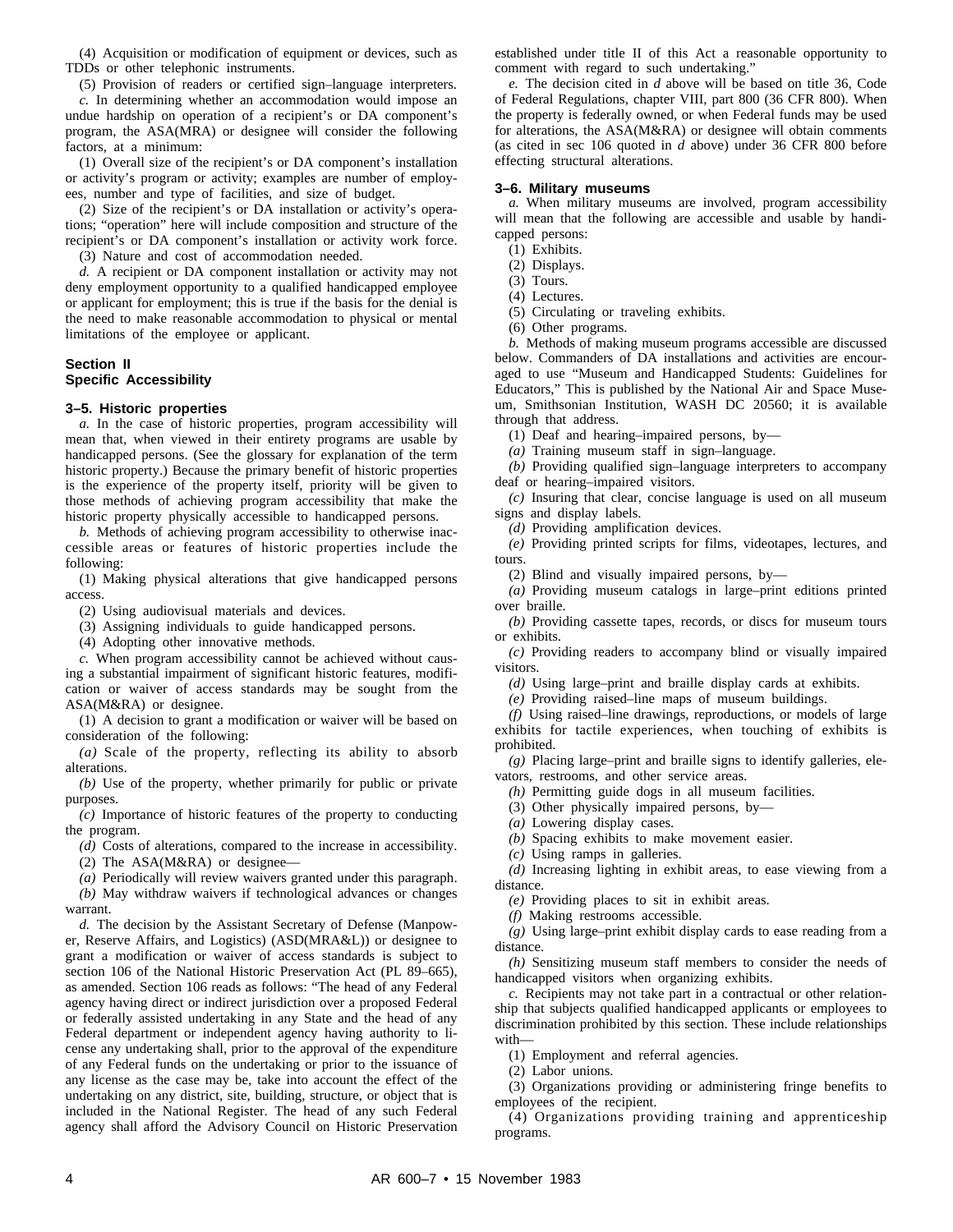*d.* Recipients will make reasonable accommodation to the known physical or metal limitations of an otherwise qualified handicapped applicant or employee; an exception is if the recipient can demonstrate that the accommodation would impose an undue hardship on the operation of the program. "Reasonable accommodation" here includes, but is not limited to, providing—

(1) Ramps.

(2) Accessible restrooms and drinking fountains.

(3) Interpreters for deaf employees.

(4) Readers for blind employees.

(5) Amplified telephones.

(6) TDDs such as teletypewriters (TTYs) or telephone writers.

(7) Tactile signs on elevators.

*e.* Recipients—

(1) May not use employment tests or criteria that discriminate against handicapped persons.

(2) Will insure that employment tests are adapted for use by persons who have handicaps that impair sensory, manual, or speaking skills.

(3) May not conduct a preemployment medical examination or make a preemployment inquiry about—

*(a)* Whether an applicant is a handicapped person.

*(b)* The nature or severity of a handicap.

(4) May make, however, a preemployment inquiry into an applicant's ability to perform job–related functions.

*f.* Recipients may invite applicants for employment to indicate whether and to what extent they are handicapped, when the recipient is taking—

(1) Remedial action to correct affects of past discrimination.

(2) Voluntary action to overcome affects of conditions that have resulted in limited participation by handicapped persons.

*g.* Material in *f* above pertains only if the recipient makes clear to the applicants that—

(1) The information is intended for use solely in connection with the recipient's—

*(a)* Remedial action obligations.

*(b)* Voluntary affirmative action efforts.

(2) The information—

*(a)* Is being requested on a voluntary basis.

*(b)* Will be kept confidential (as provided in *i* below).

*(c)* Will not subject the applicants to any adverse treatment, if refused.

*(d)* Will be used only under this regulation.

*h.* Nothing in this section will prohibit a recipient from conditioning an offer of employment on the results of a medical examination conducted before the employee's entrance on duty, if—

(1) All entering employees are subjected to such an examination, regardless of handicap.

(2) The results of such an examination are used only under this regulation.

*i.* Information obtained under this section concerning medical condition or history of applicants will be collected and maintained on separate forms; these forms will be collected and maintained on separate forms; these forms will be accorded confidentiality as medical records, with the following exceptions:

(1) Supervisors and managers may be informed about—

*(a)* Restrictions on work or duties of handicapped persons.

*(b)* Necessary accommodations.

(2) First aid and safety personnel may be informed, when appropriate, if a handicapping condition might require emergency treatment.

(3) Government officials investigating compliance with this regulation will be provided relevant information on request.

# **Chapter 4 Complaints and Findings**

#### **Section I Complaints**

#### **4–1. Introduction**

*a.* The system for processing complaints outlined in this chapter covers complainants, recipients (grantees), and members of the general public. Because of handicaps, these persons are precluded from taking part in or attending certain programs, or gaining access to federally owned or leased buildings, Army posts, camps, or stations, because of architectural design or other barriers.

*b.* Complaints will be received by the Equal Employment Opportunity (EEO) officer at the location where the alleged discriminatory incident occurred, if it occurs on a military installation. Complainants also may choose to file their complaint directly with the ASD(MRA&L). (See para 4–2*c*.)

*c.* If a recipient is alleged to have contributed to a discriminatory practice, the complainant may file a written complaint with the EEO officer assigned to the installation or activity funding the program or project. DA components also receive funds for or provide programs or projects for public consumption. Therefore, they are required to display posters or other conspicuous notices to inform attendees or participants of their rights to file complaints of discrimination based on handicap, in connection with programs or projects conducted by DA.

#### **4–2. Filing a complaint**

*a.* A person who feels that he or she, or any group or class of persons, has been discriminated against on the basis of handicap can individually or through a representative file a complaint of discrimination within 60 calendar days of the alleged discriminatory incident. The EEO officer will have the authority to reject the complaint

if it is not received in the EEO office within 60 days. *b.* The complaint must be—

(1) Filed in writing.

(2) Signed by the complainant or the complainant's authorized representative.

(3) Submitted to the EEO officer having operating or servicing responsibility at the site or location where the alleged discriminatory incident occurred.

*c.* Complaints may be filed directly with the ASD(MRA&L) if the—

(1) Incident occurred on an Army post, camp, or station.

(2) Program or project was conducted by DA.

*d.* A copy of each complaint received by a local servicing EEO officer or designee will be forwarded by the EEO officer to HQDA(SAMR-OEPGR), WASH DC 20310 and ASD(MRA&L EO/SP), WASH DC 20310 within 10 calendar days after receipt. This reporting requirement has been assigned OMB No. 0704–0162.

*e.* The complaint must indicate how and by whom the complainant was discriminated against. The case will be closed after 30 days if the complainant does not provide the information listed below.

(1) When the discriminatory incident occurred.

(2) Name, address, telephone number, and other pertinent data about the complainant.

(3) Full description of what actually transpired.

(4) Specific request to have the incident investigated.

(5) What the complainant views as proper corrective action to alleviate future occurrences.

#### **4–3. Investigating a complaint**

*a.* Thirty calendar days will be allowed for investigation by any of the following:

(1) The local servicing EEO officer.

(2) The person designated by the local servicing EEO officer to conduct the investigation.

(3) The individual designated at the ASD(MRA&L) level.

*b.* Investigations by recipients will be conducted under the following procedures: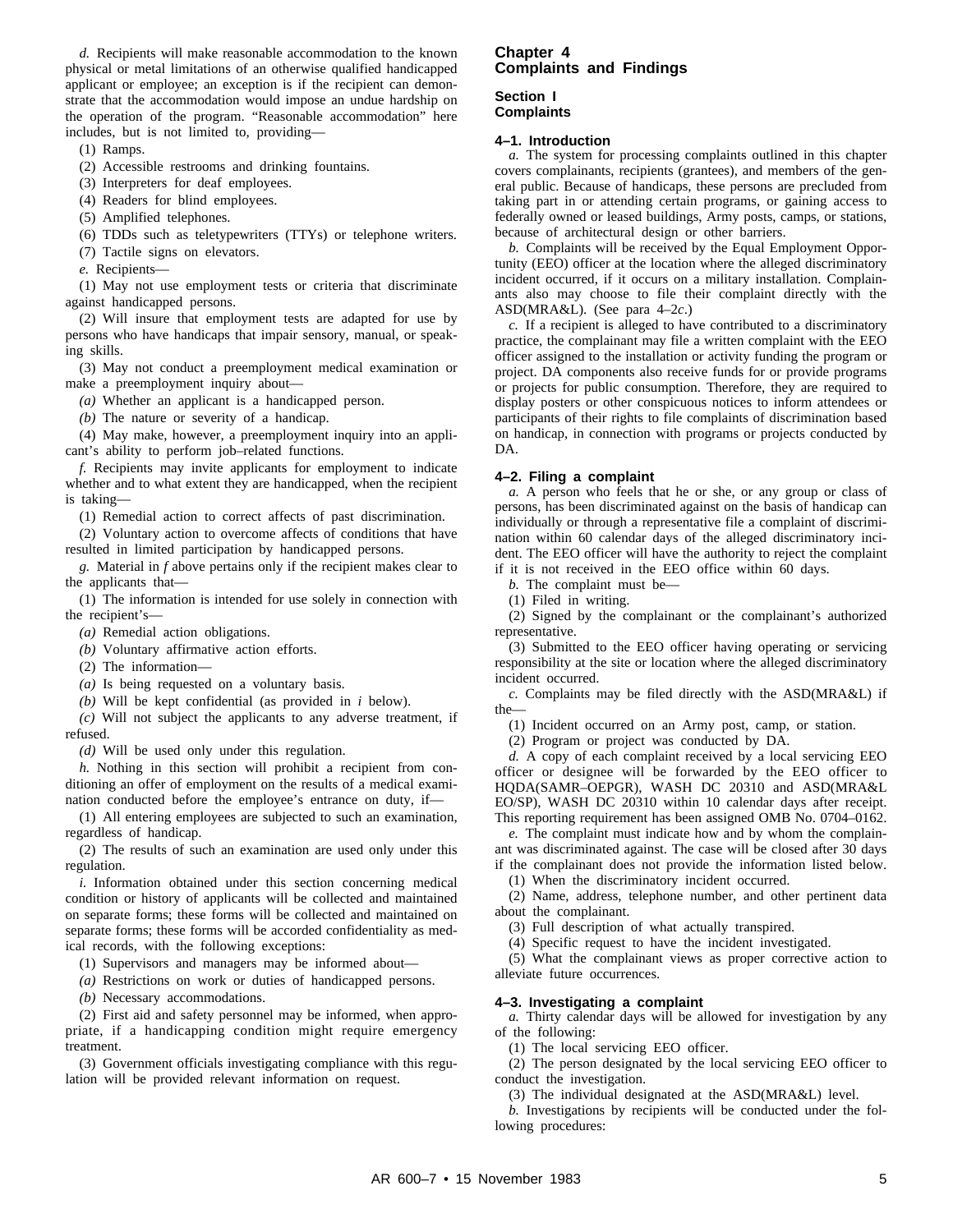(1) Commander of a DA installation or activity may require or permit recipients to investigate complaints alleging violation of this regulation by—

*(a)* Insuring that the recipient investigates the complaints under standards, procedures, and requirements prescribed by this regulation.

*(b)* Requiring the recipient to submit a written report of each complaint and investigation to the DA installation or activity.

*(c)* Retaining a review responsibility over the investigation and disposition of each complaint.

*(d)* Ensuring that each complaint investigation is completed within 180 calendar days of receipt of the complaint by the proper DA installation or activity; an exception is an extension of time granted for good cause by the ASA(M&RA) or designee.

*(e)* Requiring the recipient to maintain a log of all complaints filed against the recipient.

(2) DA installations or activities that require or permit complaint investigations to be conducted by recipients will review recipient complaint investigations under this regulation.

*c.* A case file will be—

(1) Established for each complaint filed.

(2) Kept by the EEO officer for 3 years.

*d.* The complaint will be acknowledged within 10 calendar days of receipt by the EEO officer. Should the EEO officer determine that a complaint will be investigated, the following will be forwarded to the person designated to conducting the investigation (if other than the EEO officer):

(1) Copy of the letter of acknowledgment.

(2) Other relevant information.

*e.* The local EEO officer or the person designated at the ASD (MRA&L) level has the ultimate responsibility to assure that the person designated to investigate the alleged discriminatory incident obtains information, documentation, and statements necessary to investigate the complaint properly and adequately.

*f.* The investigative process will be completed within 30 calendar days after acknowledging receipt of complaint. A finding will be rendered by the commander or designee within 10 calendar days after the close of the investigation. The commander or designee can accept, reject, or modify the finding.

*g.* Withdrawal of complaint should be accepted only when the letter of withdrawal contains clear information suggesting that the complainant made the decision to withdraw on his or her own volition, without undue influence from the agency or recipient.

#### **4–4. Information requirements**

*a.* Installation EEO officers will maintain a log of all complaints filed with the EEO office. They also will notify (telephonically or by mail) the major Army command (MACOM) EEO office to assure that a simultaneous log is maintained. The log should include—

(1) Name and address of the complainant. (2) Recipient's name and address (if applicable).

(3) Basis for the complaint.

(4) Current status.

*b.* MACOM EEO officers will submit the following reports to HQDA(SAMR–CPP&EO), Room 1E615, The Pentagon, WASH DC 20310 by 20 December and 20 June:

(1) A narrative summary report on complaints. This reporting requirement has been assigned RCS DD–M(SA) 1596.

(2) An Estimating Cost Report (DODI 5000.22).

## **Section II Findings**

#### **4–5. Written notification of findings**

*a.* The complainant will receive written notification outlining the finding from the installation commander or the EEO officer within 14 calendar days after the 30th day or close of investigation, whichever comes first.

*b.* This notification must indicate whether or not discrimination

or other violation occurred. If no discrimination is found, the complainant will be—

(1) Notified in writing.

(2) Informed of avenues of redress.

# **4–6. Finding of alleged discrimination or noncompliance**

*a.* With a finding of discrimination, the EEO officer will recommend corrective action to the installation commander concerned or to the recipient.

*b.* When the investigation reveals that discrimination or a violation of this regulation has occurred, the EEO officer will issue a written notification outlining—

(1) The violation.

- (2) Recommended corrective action.
- (3) Suspense date for completion of corrective action.

*c.* Written notification and recommended corrective action will be forwarded to the commander or recipient (if applicable) within 14 calendar days after completion of the investigation; copies will be sent to HQDA (SAMR–OEPGR), WASH DC 20310 and the complainant. Also, each DA installation or activity commander will submit a narrative report by memorandum to the ASD(MRA&L) or designee when the DA installation or activity commander notifies an applicant or recipient that noncompliance with this regulation is indicated. The report, which has been assigned RCS DD–M(AR) 1597, will include the following information:

(1) Recipient's name (last name, first, and middle initial), if this refers to a person.

(2) Address (street address, city, state, and ZIP Code).

- (3) The date (year, month, day).
- (4) Nature of the finding.

(5) Name of the applicable federally assisted program or activity.

#### **4–7. Finding of no discrimination**

If the investigation reveals no discrimination or violation of this regulation, written notification will be forwarded within 14 calendar days after completion of the investigation to the following:

- *a.* Installation commander.
- *b.* Recipient.
- *c.* Complainant.
- *d.* HQDA(SAMR–OEPGR), WASH DC 20310.

#### **4–8. Appeal of finding**

*a.* If a complainant is dissatisfied with a local finding, he or she may appeal to HQDA(SAMR–OEPGR), WASH DC 20310 within 30 calendar days of receipt of the written notification that—

(1) Sets forth the finding.

(2) Informs the complainant of the right to further appeal.

*b.* The appeal to HQDA is—

(1) Automatic, if the complainant is dissatisfied with the local finding.

(2) Not constrained by any criteria other than time.

*c.* If the complainant is further dissatisfied with the HQDA decision, he or she may appeal to the ASD(MRA&L) (ATTN: Office, Deputy Assistant Secretary of Defense (EO/SP)), Room 3E314, The Pentagon, WASH DC 20310. An appeal to ASD(MRA&L) must be based on one of the following three reasons:

(1) New and material evidence is available that was not readily available when the previous decision was issued.

- (2) The previous decision involves—
- *(a)* An erroneous interpretation of law or regulation.
- *(b)* A misapplication of established policy.
- (3) The previous decision is of—

*(a)* A precedential nature involving new or unreviewed policy considerations that may have an affect beyond the actual case at hand.

*(b)* Such an exceptional nature as to merit the personal attention of the ASD(MRA&L).

*d.* If the complainant is still dissatisfied with the finding or decision after the administrative process has been exhausted, he or she may file a civil action in a US District Court.

*e.* An extension of the time limit for filing may be granted by the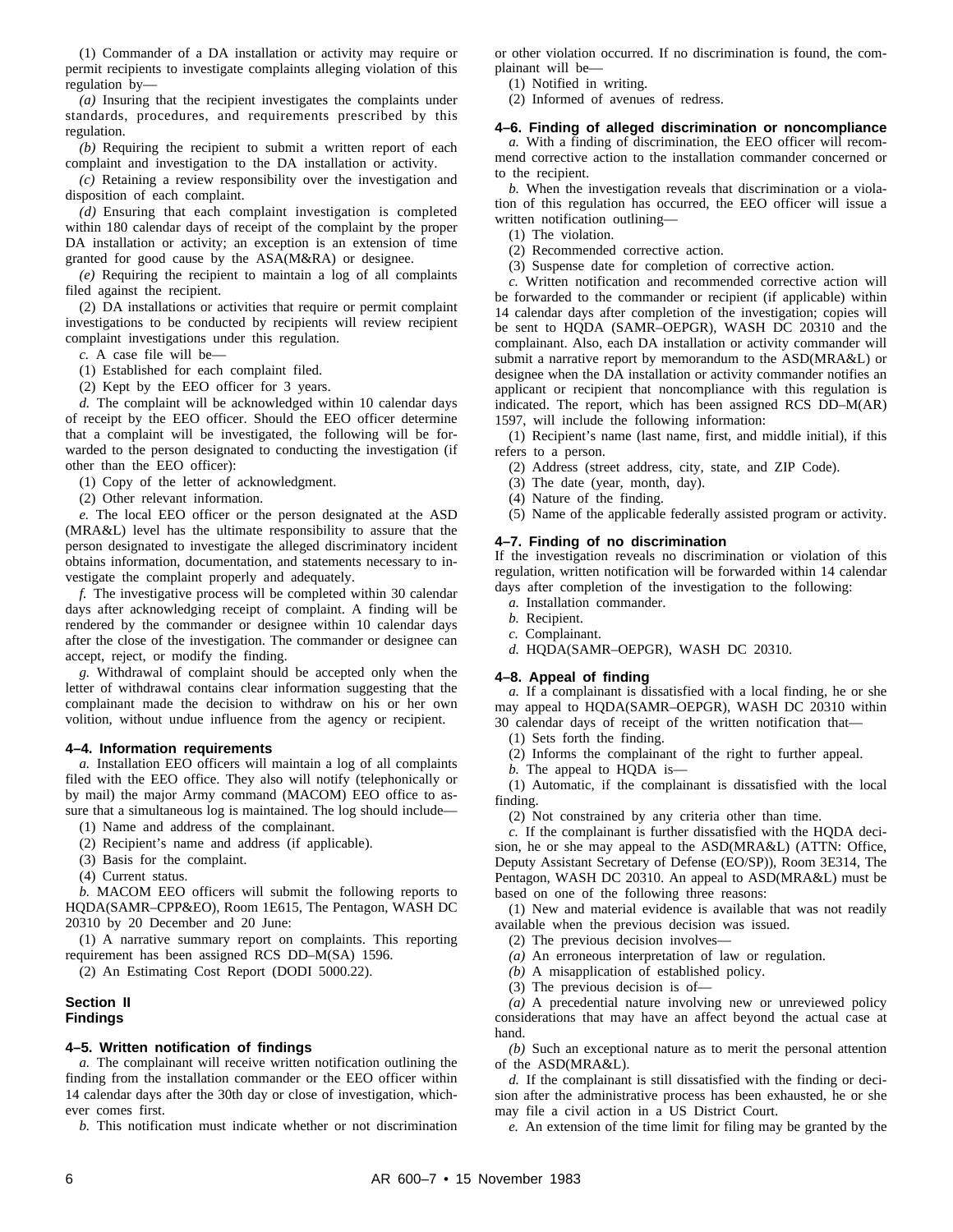EEO officer or appropriate ASD that he or she was prevented from the timely filing of an appeal for the following reasons:

(1) Not notified of the time limit.

(2) Experienced circumstances beyond his or her control.

*f.* If a complainant files a timely complait for appeal, but no decision is rendered by the DCPP&EO within 180 calendar days, the complainant may file a civil action in a US District Court. This civil action may be filed without going through the administrative process.

# **Chapter 5 Assurances**

#### **5–1. Required assurances**

*a.* All recipients will file written assurances in their programs or activities will be conducted under this regulation. Recipients who are now receiving assistance from DA will have 6 months from the date of publication of this regulation to fill out and return the assurance form. New recipients must sign the assurance form prior to receiving assistance. The sample format is at appendix A. If a recipient fails to provide an assurance that conforms to the requirements of this section, the DA installation or activity commander will attempt to gain compliance under paragraphs 5–3, 5–4, and 5–5; this will hold true provided installation or activity commanders will continue the assistance, while proceedings required by paragraphs 6–6, 6–7, and 6–8, and chapters 7, 8, and 9 are pending.

*b.* The DA installation or activity commander will—

(1) Advise each recipient of the—

*(a)* Required elements of the assurance.

*(b)* Extent to which those receiving assistance from the recipients will be required to execute similar assurances, with respect to each program or activity.

(2) Ensure that each assurance does the following:

*(a)* Obligates the recipient to advise the DA installation or activity commander of receipt of complaints that allege discrimination against handicapped persons.

*(b)* Obligates the recipient to collect and provide items of information that the DA installation or activity commander requires.

*(c)* Is made applicable to any Federal financial assistance that might be disbursed by a DA installation or activity without submission of a new application.

*(d)* Obligates the recipient, when the financial assistance is in the form of property, for the period during which the property is used under a financial assistance agreement, or possessed by the recipient.

*(e)* Includes a provision recognizing that the US Government has the right to seek judicial enforcement of section 504 of the Rehabilitation Act of 1973 (as amended) and this regulation.

#### **5–2. Self–evaluation and consultation with interested persons and organizations**

*a.* Commanders of DA installations or activities will require recipients to conduct a self–evaluation with the assistance of interested persons; these interested persons will include handicapped persons or organizations that represent them. The self–evaluation will be conducted within 6 months of either of the following:

(1) The effective date of this regulation.

(2) First receiving Federal financial assistance disbursed by DA. When appropriate, commanders of DA installations or activities also will require recipients to consult at least annually with these interested persons.

*b.* In conducting the self–evaluation, each recipient will—

 $(1)$  Evaluate effects of policies and practices for compliance with—

*(a)* This regulation.

*(b)* Applicable supplementary guidelines.

(2) Modify policies that do not meet the requirements in (1) above.

(3) Take appropriate remedial steps to eliminate discriminatory affects of policies or practices.

*c.* For at least 3 years after the completion of a self–evaluation required under this paragraph, recipients will maintain on file, make available for public inspection, and provide to the ASA(MRA) or designee on request the information listed below.

(1) List of the interested persons consulted (last names, first names, and middle initials).

(2) Description of areas examined and problems identified in those areas.

(3) Description of modifications made and remedial steps taken.

# **5–3. Dissemination of information**

*a.* Within 90 days of the effective date of this regulation or of first receiving assistance from a DA component, and on a continuing basis thereafter, recipients will notify beneficiaries and employees of their rights under this regulation. Appropriate steps will be taken to notify participants, beneficiaries, applicants for employment, employees, and unions or professional organizations involved in collective bargaining or professional agreements with the recipient; employees will include those with impaired vision or hearing.

*b.* The notification will indicate that recipient does not discriminate on the basis of handicap, in violation of this regulation. The notification will state, when appropriate, that the recipient does not discriminate in admitting or providing access to or treating or employing persons in its programs and activities. Such notification may be accomplished by—

(1) Posting notices.

(2) Publishing announcements in newspapers and magazines.

(3) Placing notices in publications.

(4) Distributing memoranda or other written communications.

*c.* If a recipient publishes (or uses and makes available to participants, beneficiaries, applicants for employment, or employees) recruitment materials or publications containing general information about the recipient's program and activities, this general information will include a statement of the policy described in *a* and *b* above. This may be accomplished by—

(1) Including appropriate inserts in existing materials and publications.

(2) Revising and reprinting materials and publications.

*d.* Materials developed under this regulation will be provided to insure that all beneficiaries and employees of the recipient understand the information.

# **5–4. Staff responsibilities**

All DA determinations of receipt compliance with this regulation will be subject to reviews by the ASA (M&RA) or designee. When responsibility for approving applications for Federal financial assistance disbursed by DA is assigned to a DA installation or activity personnel in such offices will be designated to perform the functions described in chapters 6, 7, 8, 9, and 10.

#### **5–5. Access to records and facilities**

*a.* Each recipient will permit access to premises by DA officials during normal business hours; this access will be especially relevant when it is necessary for conducting on–site compliance reviews or complaint investigations. These officials will be allowed to—

(1) Photograph facilities.

(2) Inspect and copy books, records, accounts, and other material relevant to determining the recipient's compliance with this regulation.

*b.* Information so obtained will be used in connection with the administration of this regulation. If the recipient does not have the information requested, the recipient will—

(1) Submit to the DCPP&EO a written report that contains a certification that the information is not available; the DCPP&EO's address is HQDA (SAMR), Room 1E600, Pentagon, WASH DC 20310.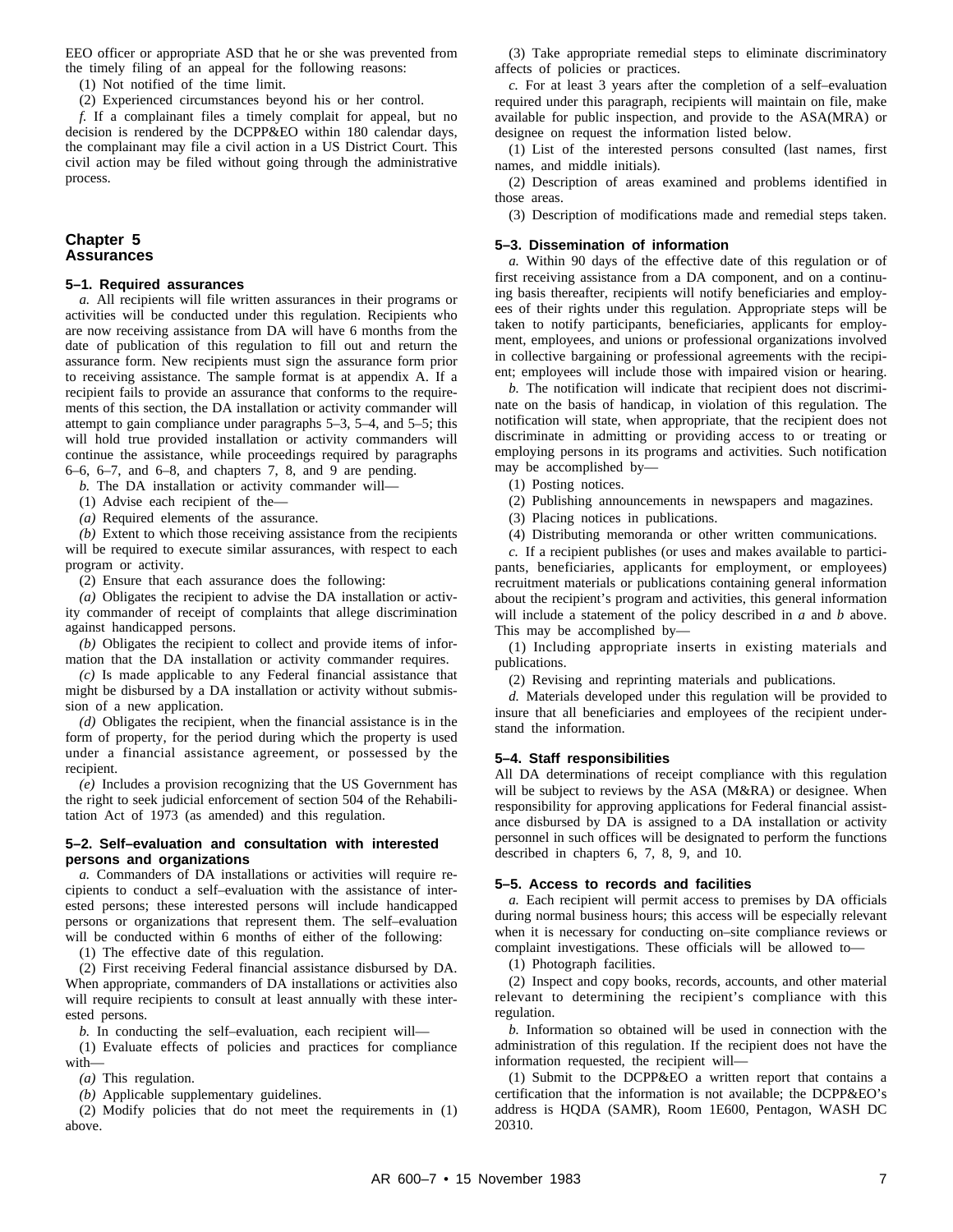(2) Describe the good-faith efforts made to obtain the information.

#### **Chapter 6 Compliance**

#### **Section I Compliance Reviews**

#### **6–1. General**

Commanders of DA installations or activities will—

*a.* Determine compliance of each recipient with this regulation. *b.* Perform, when possible, compliance reviews in conjunction with review and audit efforts implementing title VI of the Civil Rights Act of 1964. (See AR 600–23.)

#### **6–2. Desk audit application review**

Before approving an application for Federal financial assistance, DA installation and activity commanders will make written determinations of whether the recipient is in compliance with this regulation. This determination will be based on a review of assurance of compliance, executed by recipients under paragraph 5–1, and other data submitted by the recipient.

*a.* When a determination cannot be made from the assurance and other data, the DA installation or activity commander will—

(1) Require the recipient to submit additional information.

(2) Take other steps as necessary to determine the recipient's compliance with this regulation.

*b.* If this additional information demonstrates that the recipient is in compliance with this regulation, commanders of DA installations and activities will notify the recipient promptly that the recipient is in compliance.

#### **6–3. Preapproval on–site reviews**

*a.* When a desk audit application review conducted under paragraph 6–2 indicates that the recipient might not be in compliance with this regulation, the DA installation or activity commander may conduct a preapproval on–site review at the recipient's facilities before approving the disbursement of Federal financial assistance to the recipient. The commander of the DA installation or activity will conduct such a review when appropriate, when the following conditions apply:

(1) If a desk audit application review that the recipient's compliance posture is questionable because of—

*(a)* A history of discrimination complaints.

*(b)* Current discrimination complaints.

 $(c)$  A noncompliance determination by another Government agency or DA installation or activity.

*(d)* Other indications of possible noncompliance.

(2) If federal financial assistance is requested for construction, to determine whether the location and design of the project would provide service on a nondiscriminatory basis, in conformity with chapter 3, section I. An exception for construction would be extraordinary circumstances.

*b.* Preapproval on–site reviews will be conducted under—

(1) This regulation's guidelines.

(2) The provisions of paragraph  $6-4$  concerning postapproval reviews.

# **6–4. Postapproval reviews**

Commanders of DA installations and activities will—

*a.* Establish and maintain effective programs of post–approval reviews.

*b.* Conduct postapproval reviews of each recipient. (Frequency and nature of these reviews are prescribed in this regulation.)

*c.* Require recipients periodically to submit compliance reports.

*d.* Record the results of the reviews; these results will include findings of fact and recommendations.

#### **6–5. Extensions**

A commander of a DA installation or activity will complete a review within 180 calendar days of the recipient's initiation. An exception will be if an extension of time is granted by the ASA(- M&RA) or designee for good cause. This review will do one of the following:

*a.* Find the recipient to be in compliance; the recipient then will be notified of this finding.

*b.* Notify the recipient and the ASA(M&RA) or designee of a finding of probable noncompliance under paragraph 6–7.

# **Section II Effective Compliance**

#### **6–6. Violations**

*a.* When a compliance review or complaint investigation indicates that a recipient has violated this regulation or the assurance executed under paragraph 5–1, the responsible DA installation or activity commander or the ASA(M&RA) or designee will attempt to effect compliance under paragraphs 6–7 and 6–8. The inability of a DA installation or activity commander to comply with any time frame prescribed in this regulation does not relieve a recipient of the responsibility for compliance with this regulation.

*b.* The DA installation or activity commander may require (when necessary to overcome the affects of discrimination in violation of this regulation) a recipient to take remedial action, with respect to handicapped persons who—

(1) Are no longer participants in the recipient's program or activity, but who were participants in the program or activity when such discrimination occurred.

(2) Would have been participants in the recipient's program or activity had the discrimination not occurred.

(3) Are presently in the recipient's program or activity but not receiving full benefits or equal and integrated treatment within the program or activity.

#### **6–7. Written notice of violation**

After evaluating the investigative report, the commander of the DA installation or activity will issue to the recipient (under para 5–3) and to the ASA(M&RA) or designee a written notice that—

*a.* Describes the apparent violation and corrective actions necessary to achieve compliance.

*b.* Extends an offer to meet informally with the recipient.

*c.* Informs the recipient that failure to respond to the notice within 15 calendar days of its receipt will result in initiation of enforcement procedures described in chapters 8, 9, and 10.

#### **6–8. Attempting to achieve voluntary compliance by recipients**

*a.* If a DA installation or activity commander issues a notice under paragraph 6–7, the commander will attempt to—

(1) Meet the recipient.

(2) Persuade the recipient to take steps necessary to achieve compliance with this regulation.

*b.* If a recipient agrees to take remedial steps to achieve compliance, the DA installation or activity commander will require that the agreement—

(1) Be in writing.

(2) Be signed by the head of the DA installation or activity concerned or designee.

(3) Be signed by the principal official of the recipient.

(4) Specify action necessary to achieve compliance.

(5) Be made available to the public on request.

(6) Be subject to the approval of the ASA(M&RA) or designee.

*c.* If satisfactory adjustment, or a written agreement, has not been achieved within 60 calendar days of the recipient's receipt of the notice issued under paragraph 6–7, the DA installation or activity commander will—

(1) Notify the ASA(M&RA) or designee.

(2) State the reasons for failure to reach satisfactory adjustments, or written agreement.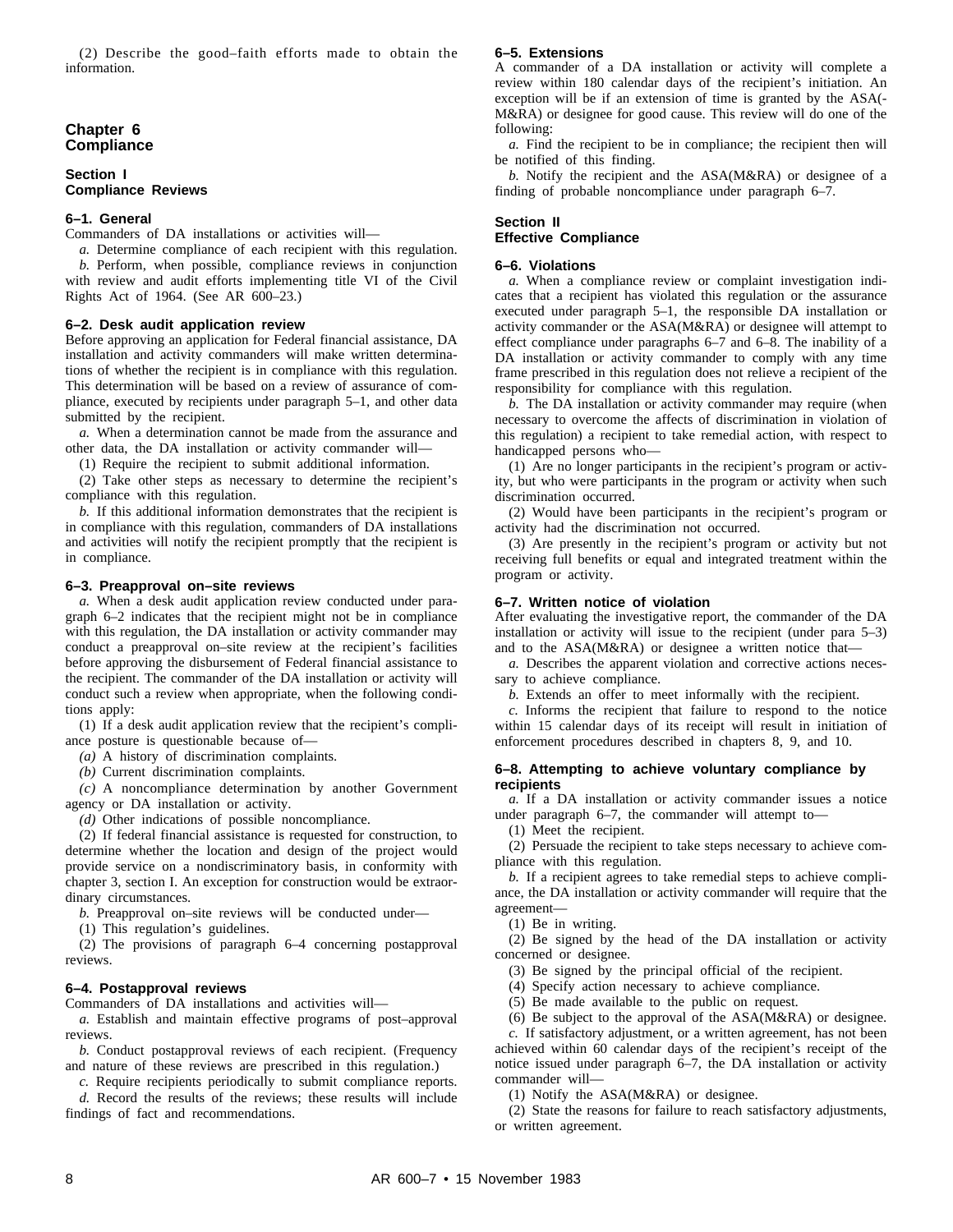*d.* The commander of the DA installation or activity will initiate the enforcement actions prescribed in chapters 8, 9, and 10, if one of the following applies:

(1) The recipient does not respond to a notice under paragraph 6–7, within 15 calendar days, if receipt of the notice and satisfactory adjustments are not made within 45 calendar days of the date of the recipient's response.

(2) The DA installation or activity commander or the ASA(- M&RA) determines at any time within 90 days after the recipient receives a notice (under para 6–7) that, despite reasonable efforts, the recipient is not likely to comply and voluntarily.

*e.* If under *d* above, the DA installation or activity commander initiates enforcement action, attempts to persuade the recipient to comply voluntarily will be continued.

# **Chapter 7 Imposing Sanctions**

#### **7–1. Sanctions available**

If a commander of a DA installation or activity has taken action under paragraphs 6–7 and 6–8, the commander may, by order, do the actions listed below. (These actions are subject to paras 7–2 and  $7-3.$ )

*a.* Terminate, suspend, or refuse to grant or continue assistance to the recipient.

*b.* Refer the case to the Department of Justice for initiation of enforcement proceedings at a Federal, State, or local level.

*c.* Pursue remedies under State or local law.

*d.* Impose other sanctions on consultation with the ASA(M&RA) or designee.

#### **7–2. Terminating, suspending, or refusing to grant or continue assistance**

A commander of a DA installation or activity may not terminate, suspend, or refuse to grant or continue Federal financial assistance, unless—

*a.* Such action has been approved by the Secretary of Defense.

*b.* The commander has given the recipient an opportunity for a hearing (under procedures outlined in chap 8) and a finding of noncompliance has resulted.

*c.* Thirty calendar days have elapsed since the Secretary of Defense has filed a written report with the congressional committees that have jurisdiction over the program or activity in which the violation of this regulation exists. This report will describe the violation and action to be taken.

*d.* Such action affects only the particular activity or program (or portion thereof) of the recipient where the violation exists.

#### **7–3. Other sanctions**

A commander of a DA installation or activity may not impose the sanction provisions outlined in paragraphs 7–2*c* and *d*, unless—

*a.* The commander has given the recipient an opportunity for a hearing (under chap 8); a finding of noncompliance has resulted.

*b.* The action has been approved by the Secretary of Defense. *c.* Ten calendar days have elapsed since the mailing of a notice informing the recipient of the—

(1) Continuing failure to comply with this regulation.

- (2) Action necessary to achieve compliance.
- (3) Sanction to be imposed.

*d.* During these 10 calendar days, the DA installation or activity command has made additional efforts to persuade the recipient to comply.

# **Chapter 8 Hearings, Decisions, and Notices**

#### **Section I Hearings**

#### **8–1. Reasonable notice**

*a.* When a hearing is required by this regulation, reasonable notice will be given to the affected applicant or recipient by registered or certified mail; return receipt for this registered or certified mail will be requested. This notice will advise the applicant or recipient of the—

(1) Proposed action to be taken.

(2) Specific provisions under which the proposed action is to be taken.

(3) Matters of fact of law asserted as the basis for this action.

*b.* This notice also will provide for one of the following:

(1) Fix a date not less than 20 days after the date of the notice. The applicant or recipient may request of the responsible DA official that the matter be scheduled for hearing within this time frame.

(2) Advise the applicant or recipient that the matter in question has been set for hearing at a stated place and time. This time and place—

*(a)* Will be reasonable.

*(b)* Will be subject to change for cause.

*c.* The complainant, if any, will be advised of the time and place of the hearing.

*d.* An applicant or recipient may waive a hearing, and submit written information and argument instead. Failure of an applicant or recipient to request a hearing under this paragraph, or to appear at a hearing for which a date has been set, will be deemed—

(1) A waiver of the right to a hearing under this regulation.

(2) Consent to the making of a decision on the basis of such information that is available.

#### **8–2. Time and place of hearing**

Hearings will be held at the DA installation or activity, at a time fixed by the responsible DA official; an exception will be if this official determines that the convenience of the applicant or recipient requires that another place be selected. Hearings will be held before the responsible DA official or, at the official's discretion, before a hearing examiner designated by the official.

#### **8–3. Hearing examiner**

The hearing examiner will be a field grade official or civilian employee above the grade of GS–12 (or the equivalent); the examiner also will be a person admitted to practice law before a Federal court or the highest court of a State, Territory, Commonwealth, or the District of Columbia.

#### **8–4. Right to counsel**

In all proceedings under this chapter, the applicant or recipient and the responsible DA installation or activity commander will have the right to be represented by counsel.

#### **8–5. Procedures**

*a.* The recipient will receive an open hearing, at which he or she or his or her counsel may examine any witnesses present. Both the responsible DA official and the applicant or recipient will be entitled to introduce all relevant evidence on the issues at the outset of or during the hearing as—

- (1) Stated in the notice for hearing.
- (2) Determined by the officer conducting the hearing.

*b.* Technical rules of evidence will not apply to hearings conducted under this regulation. But rules or principles designed to assure production of the most credible evidence available will be applied where reasonably necessary by the officer conducting the hearing. These rules or principles also will be designed to subject testimony to test by cross–examination.

*c.* The hearing officer may exclude irrelevant, immaterial, or unduly repetitious evidence. All documents and other evidence offered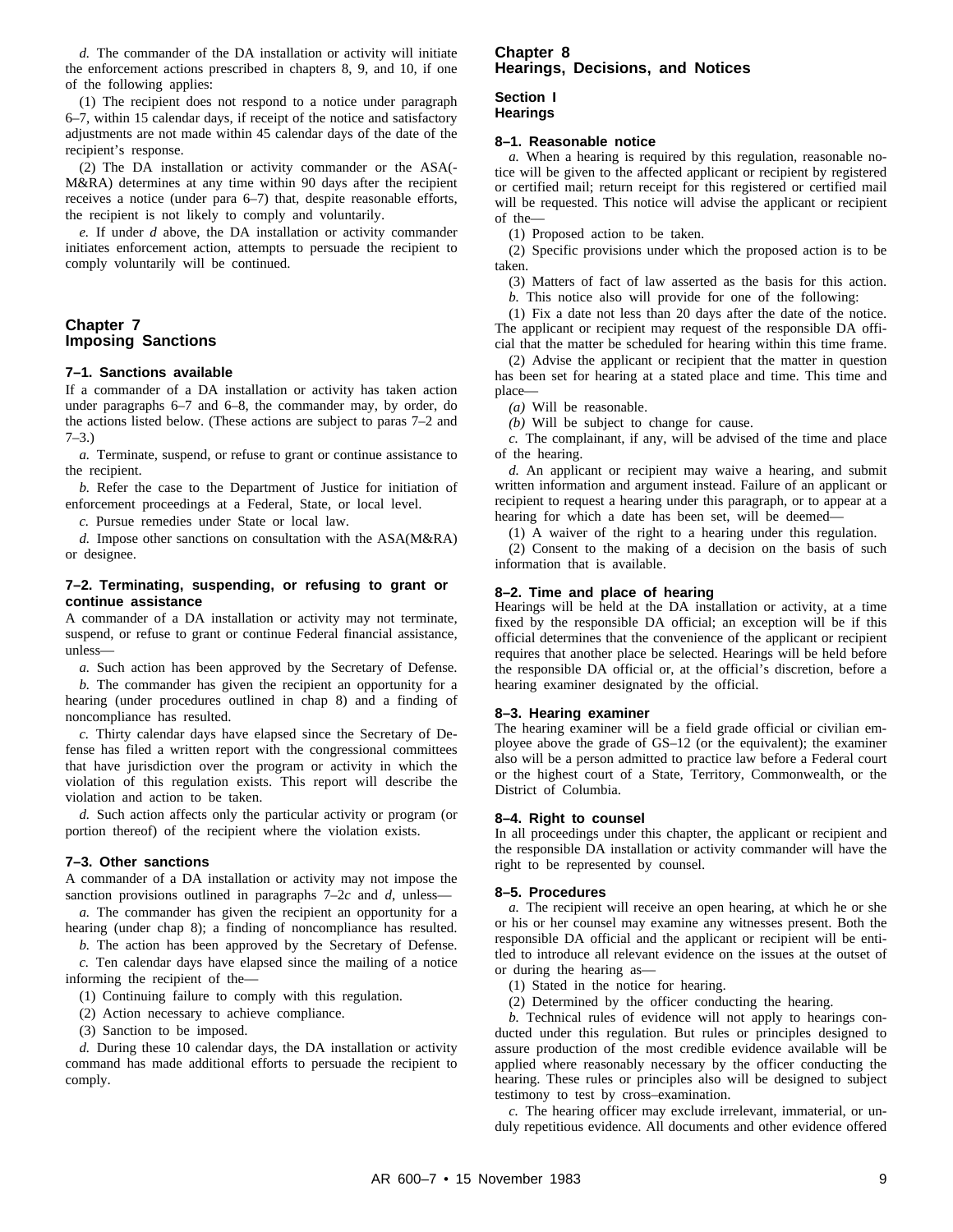or taken for record will be open to examination by the parties. Opportunity will be given to refute facts and arguments advanced on either side of the issues.

*d.* A transcript of the oral evidence will be made; an exception would be as to the extent the substance of the oral evidence is stipulated for the record.

*e.* All decisions will be based on the hearing record. Written findings will be made.

#### **8–6. Consolidated or joint hearings**

In cases in which the same or related facts are asserted to constitute noncompliance with this regulation with respect to two or more programs to which this regulation applies, or noncompliance with this regulation and the regulations of one or more other Federal departments or agencies issued under section 504 of the Rehabilitation Act of 1973 (as amended), the ASD(MRA&L), the Secretary of a Military Department, or other responsible DA official designated by the ASD(MRA&L) after consultation with the ASD(MRA&L) may, by agreement with such other departments or agencies as applicable, provide for the following:

*a.* Conduct of consolidated or joint hearings.

*b.* The application to such hearings.

*c.* Application to such hearings to appropriate procedures consistent with this regulation. (Final decisions in such cases will be made under chap 9.)

## **Section II Decisions and Notices**

#### **8–7. Decision by a person other than the responsible DA official**

*a.* If the hearing is held by a hearing examiner, the hearing examiner will either make an initial decision or certify the entire record; an initial decision may be made if the examiner is so authorized. The record will include the hearing examiner's recommended findings and proposed decision to the responsible DA official for a final decision. A copy of this initial decision or certification will be mailed to the applicant or recipient.

*b.* When the initial decision is made by the hearing examiner, the applicant or recipient may file with the responsible DA official his or her exceptions to the initial decision; reasons for the exception will be attached. This filing will be within 30 days of the mailing of such notice of initial decision.

*c.* In the absence of exceptions, the responsible DA official may, on the official's own motion within 45 days after the initial decision, serve on the applicant or recipient a notice that the official will review the decision.

*d.* On filing of exceptions or notices of review, the responsible DA official will—

(1) Review the initial decision.

(2) Issue his or her own decision, including the reasons.

*e.* In the absence of exceptions or notice of review, the initial decision will constitute the final decision of the responsible DA official.

#### **8–8. Decisions on records or review by the responsible DA official**

*a.* The applicant or recipient will be given reasonable opportunity to file briefs or other written statements of contentions to the responsible DA official when the responsible DA official does any of the following actions:

(1) Has the record certified to him or her for decision.

(2) Reviews the decision of a hearing officer, under paragraph 8–7.

(3) Conducts the hearing.

*b.* Copies of the final decision of the responsible DA official will be given in writing to—

(1) The applicant or recipient.

(2) The complainant, if any.

#### **8–9. Decisions on record when a hearing is waived**

When a hearing is waived under paragraph 8–1*d* , a decision will be made on the record by the responsible DA official. Copies of the decision will be given in writing to—

*a.* The applicant or recipient.

*b.* The complainant, if any.

#### **8–10. Rulings required**

Each decision of a hearing officer or responsible DA official will set forth the ruling on each finding, conclusion, or exception presented. The decision will identify the requirements imposed by this regulation with which the applicant or recipient has failed to comply.

#### **8–11. Approval by the Secretary of Defense**

*a.* A final decision of a responsible DA official will be transmitted promptly to the Secretary of Defense when this decision provides for the following:

(1) Suspension to grant or continue Federal financial assistance.

(2) Refusal to grant or continue Federal financial assistance.

(3) Imposition of any other sanction available under this regulation.

*b.* The Secretary of Defense may—

(1) Approve or vacate the decision.

(2) Remit or mitigate any sanction imposed.

*c.* Within 30 days, the Secretary of Defense will file a full written report of the circumstances and grounds for such action with the congressional committees having legislative jurisdiction over the programs involved.

*d.* Any action to suspend, terminate, or refuse to grant or continue Federal financial assistance will be limited—

(1) To the particular political entity, or part thereof, or other applicant or recipient as to whom such a finding has been made.

(2) In its effect to the particular program, or part thereof, in which noncompliance has been so found.

# **Chapter 9 Restoring Eligibility for Financial Assistance**

#### **9–1. Adverse affect**

A recipient who is affected adversely by a final decision issued under chapter 8, section II may at any time request the responsible DA official to restore fully the eligibility to receive Federal financial assistance.

#### **9–2. Restoration of eligibility**

The responsible DA official will restore such eligibility immediately if the official determines that the recipient—

*a.* Has supplied information that demonstrates that the recipient has satisfied terms and conditions of the order entered under chapter 8, section II.

*b.* Is complying with this regulation.

*c.* Has provided reasonable assurance of continued compliance with this regulation.

#### **9–3. Denial of eligibility**

If the responsible DA official denies a request for restoration of eligibility, the recipient may submit a written request for a hearing; this written statement must state why the recipient believes the responsible DA official erred in denying the request. Following such a written request, the recipient will be given an expeditious hearing, under rules of procedure issued by the responsible DA Official; this hearing will determine whether requirements described in paragraph 9–2 have been met. While these proceedings are pending, sanction imposed by the order issued under chapter 8, section II will remain in effect.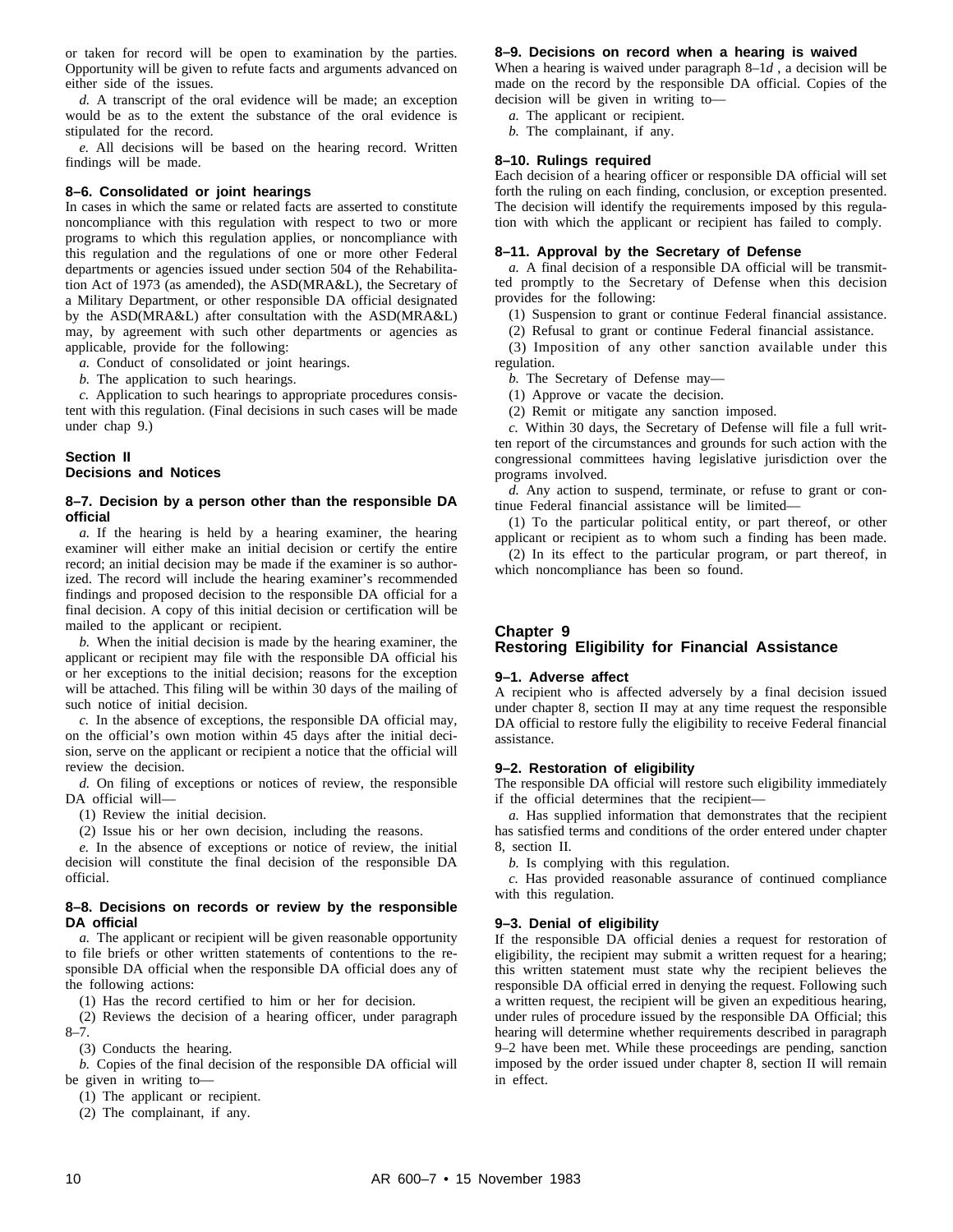#### **Chapter 10 Coordination with Sections 502 and 503 of the Rehabilitation Act of 1973 (As Amended)**

# **10–1. Developing accessibility**

Commanders of DA installations or activities will use DOD 4270.1-M and Office of the Chief of Engineers Manual EM 1110–1–103 in developing requirements for accessibility of facilities. If issues with respect to section 502 of the Rehabilitation Act of 1973, as amended, that are not covered by this regulation are encountered, the ASD(MRA&L) or designee may be consulted. If necessary, the ASD(MRA&L) or designee will consult with the Architectural and Transportation Barriers Compliance Board in resolving these problems. This board can be contacted at 330 C St. SW, Room 1010, WASH DC 20202; (202) 472–2700 or (202) 245–1591.

#### **10–2. Direct consultation**

Commanders of DA installations and activities may advise recipients to consult directly with the Architectural and Transportation Barriers Compliance Board in developing accessibility criteria.

## **10–3. Coordination of enforcement actions**

Commanders will—

*a.* Coordinate enforcement actions relating to the accessibility of facilities with the Architectural and Transportation Barriers Compliance Board.

*b.* Notify the ASD(MRA&L) or designee of this coordination.

## **10–4. Section 503**

The commander will coordinate enforcement actions with the nearest Regional Office of Federal Contract Compliance Programs of the Department of Labor if the conditions discussed below apply. The DA installation or activity commander will notify the ASD(MRA&L) of this coordination.

*a.* If a recipient also is a Federal contractor subject to—

(1) Section 503 of the Rehabilitation Act of 1973, as amended.

(2) The regulations under (1) above (sec 60–741, title 41, Code of Federal Regulations).

*b.* If DA installation or activity commander has reason to believe that the recipient is in violation.

#### **10–5. Employment**

DA components that conduct Federal programs or activities covered by this regulation and involve employment of civilian persons to conduct such programs or activities must comply with—

*a.* Section 5–1 of the Rehabilitation Act of 1973, as amended. *b.* Implementing rules and regulations of the Equal Employment Opportunity Commission.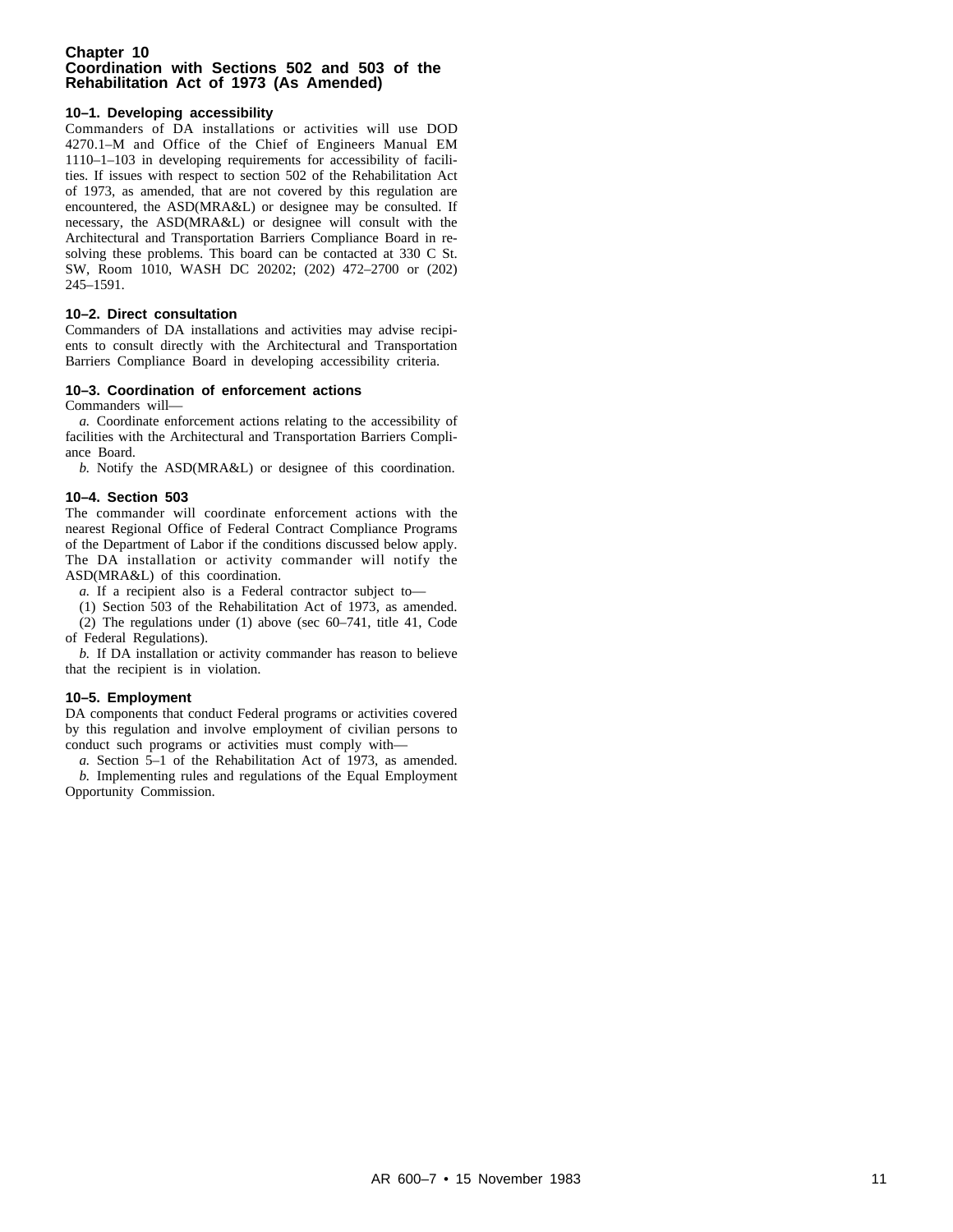(Name of Recipient)

(Address)

(City or County) (State and ZIP Code)

Hereby agrees that he or she will comply with:

*a.* Section 504 of Public Law 93–112, "Rehabilitation Act of 1973" September 26, 1973 (29 U.S.C. 794) (1976);

*b.* Section 111 of Public Law 93–516 "Rehabilitation Act Amendments of 1974" December 7, 1974 (29 U.S.C. 706, 780, 790) (1976); and *c.* Section 119 of Public Law 95–602, "Rehabilitation Comprehensive Services, and Development Disabilities Amendments of 1978" November 6, 1978 (sec 794, Note 29, United States Code) (supp III 1979), all requirements imposed by or pursuant to this regulation of the DA and in accordance with Section 504 of the Rehabilitation Act of 1973 (as amended), DA will prohibit discrimination based on handicap in programs and activities receiving Federal financial assistance disbursed by DA and in programs and activities conducted by DA; and HEREBY GIVES ASSURANCE THAT it will immediately take any measures necessary to effectuate this agreement.

If any personal property or real property, or interest therein, or structure thereon is provided or improved with the aid of Federal financial assistance extended to the applicant or recipient by DA or if such assistance is in the form of personal property or real property, or interest therein, or structure thereon is provided or improved with the aid of Federal financial assistance extended to the applicant or recipient by DA, or if such assistance is in the form of personal property or real property, or interest therein or structure thereon, then this assurance shall obligate the applicant or recipient or in the case of any transfer such as property, any transferee, for the period during which the property is used for a purpose for which the Federal financial assistance is extended or for another purpose involving the provision of similar services or benefits, or for the period during which it retains ownership or possession of the property whichever is longer. In all other cases, this assurance shall obligate the applicant or recipient for the period during which the Federal financial assistance is extended to it by DA.

DA representatives will be allowed to visit recipient facilities. They will inspect the facilities to ensure that there are no barriers to impede the handicap's accessibility in either programs or activities. THIS ASSURANCE is given in consideration of and for the purpose of obtaining any and all Federal grants, loans, contracts, property, discounts or other Federal financial assistance extended after the date hereof to the applicant or recipient by DA, including installment payments after such date on account of arrangements for Federal financial aid which were approved such date. The applicant or recipient recognizes and agrees that such Federal financial assistance will be extended in reliance on the representations and agreements made in this assurance, and that the United States shall have the right to seek judicial enforcement of this assurance. This assurance is binding on the applicant or recipient, its successors, transferees, and assignees, and the person or persons whose signatures appear below are authorized to sign this assurance on behalf of the applicant or recipient.

(Date) (Applicant or Recipient)

("By" name, title, and signature of authorized official)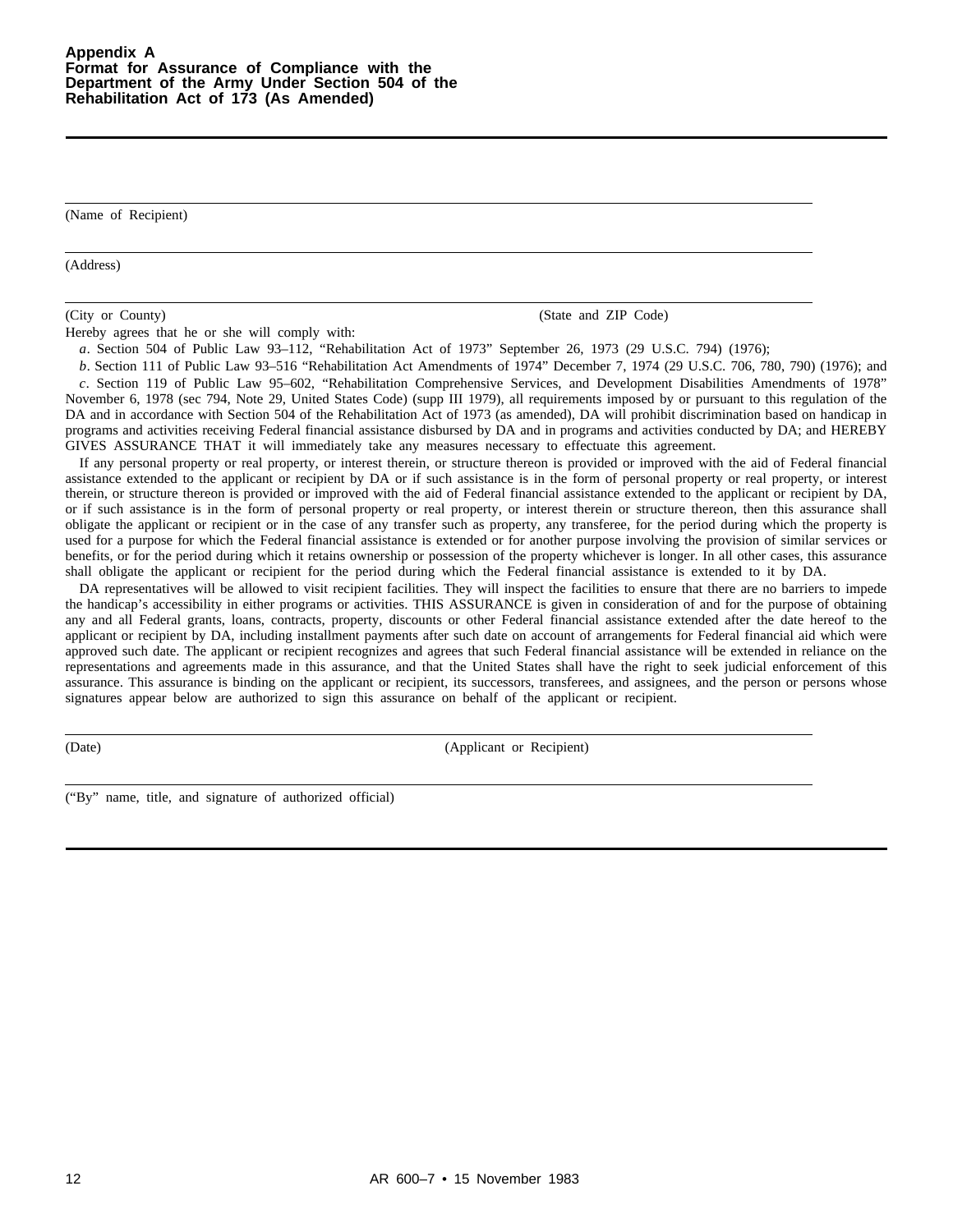# **Glossary**

#### **Section I Abbreviations**

#### **ASA(M&RA)**

Assistant Secretary of the Army (Manpower and Reserve Affairs)

#### **ASD(MRA&L)**

Assistant Secretary of Defense (Manpower, Reserve Affairs, and Logistics)

#### **DA**

Department of the Army

#### **DCPP&EO**

Deputy for Civilian Personnel Policy and Equal Opportunity

#### **EEO**

equal employment opportunity

# **HQDA**

Headquarters, Department of the Army

#### **MACOM**

major Army command

#### **TDD**

telephone devices for the deaf

#### **TTY**

teletypewriter

#### **Section II Terms**

#### **Facility**

All, or any portion of, buildings, structures, equipment, roads, walks, parking lots, or other real or personal property; any interest in such property.

#### **Federal financial assistance**

Grant, loan, contract (other than a procurement contract or a contract of insurance or guarantee), or other arrangement by which the Federal Government provides, or otherwise makes available, assistance in the forms listed below.

*a.* Funds.

*b.* Services performed by Federal personnel; these include technical assistance, counseling, training, and provision of statistical or expert information.

*c.* Real and personal property; interest in or use of such property. This interest or use includes—

(1) Transfers or leases of such property for less than fair market value or for reduced consideration.

(2) Proceeds from a subsequent transfer or lease of such property if the Federal share of its fair market value is not returned to the Federal Government.

#### **Handicapped person**

*a.* Person who—

(1) Has a physical or mental impairment

that substantially limits one or more major life activities.

(2) Has a record of such an impairment.  $(3)$  Is regarded as having such an impairment.

*b.* For purposes of this regulation (as it relates to employment programs of recipients) this term does not include an individual—

(1) Who is an alcohol or drug abuser.

(2) Whose current use of alcohol or drugs prevents him or her from performing the duties of the job in question.

(3) Whose employment, by reason of such current alcohol or drug abuse, would constitute a direct threat to property or to the safety of others.

*c.* As used in this regulation, this term includes the following:

(1) Physical or mental impairment that include the following:

(a) Physiological disorder or condition, cosmetic disfigurement, or anatomical loss affecting one or more of the following body systems: neurological; musculoskeletal and special sense organs; respiratory, including speech organs, cardiovascular, reproductive, digestive, genitourinary, hemic, and lymphatic; skin; and endocrine.

*(b)* Mental or psychological disorder, such as mental retardation, organic brain syndrome, emotional or mental illness, and specific learning disabilities.

 $(c)$  Such diseases and conditions as orthopedic, visual, speech, and hearing impairments, cerebral palsy, epilepsy, and muscular dy strophy, multiple sclerosis, cancer, heart disease, diabetes, drug abuse, and alcoholism.

(2) Impairment of major life activities that include the following: functions such as caring for one's self, performing manual tasks, walking, seeing, hearing, speaking, breathing, learning, and working.

(3) Has a record of impairment, such as the following: history of, or has been misclassified as having, mental or physical impairment that substantially limits one or more major life activities.

(4) Is regarded as having an impairment, such as any of the following:

*(a)* Physical or mental impairment that does not substantially limit major life activities, but treated by a recipient or DA as constituting such a limitation.

 $(b)$  Physical or mental impairment that substantially limits major life activities only as a result of attitudes of others toward such impairment.

(5) Has none of the impairments defined in (1) through (4) above, but is treated by a recipient or the DA as having such an impairment.

#### **Historic properties**

Properties listed or eligible for listing in the National Register of Historic Places.

#### **Qualified handicapped person**

Handicapped person who with respect to *a.* Employment, can perform the essential functions of the job in question with reasonable accommodation.

*b.* Services, meets the essential eligibility requirements for receiving the services in question.

#### **Recipient**

*a.* State or political subdivision or instrumentality thereof.

*b.* Public or private agency, institution, organization, or other entity.

*c.* Person who receives Federal financial assistance directly or through another recipient; this person includes successor, assignee, or transferee of a recipient, but not the ultimate beneficiary of the assistance.

*d*. Persons and entities applying to be recipients.

#### **Substantial impairment**

Significant loss of the integrity of finished materials, design quality, or special character resulting from a permanent alteration.

#### **Section III**

**Special Abbreviations and Terms** There are no special terms.